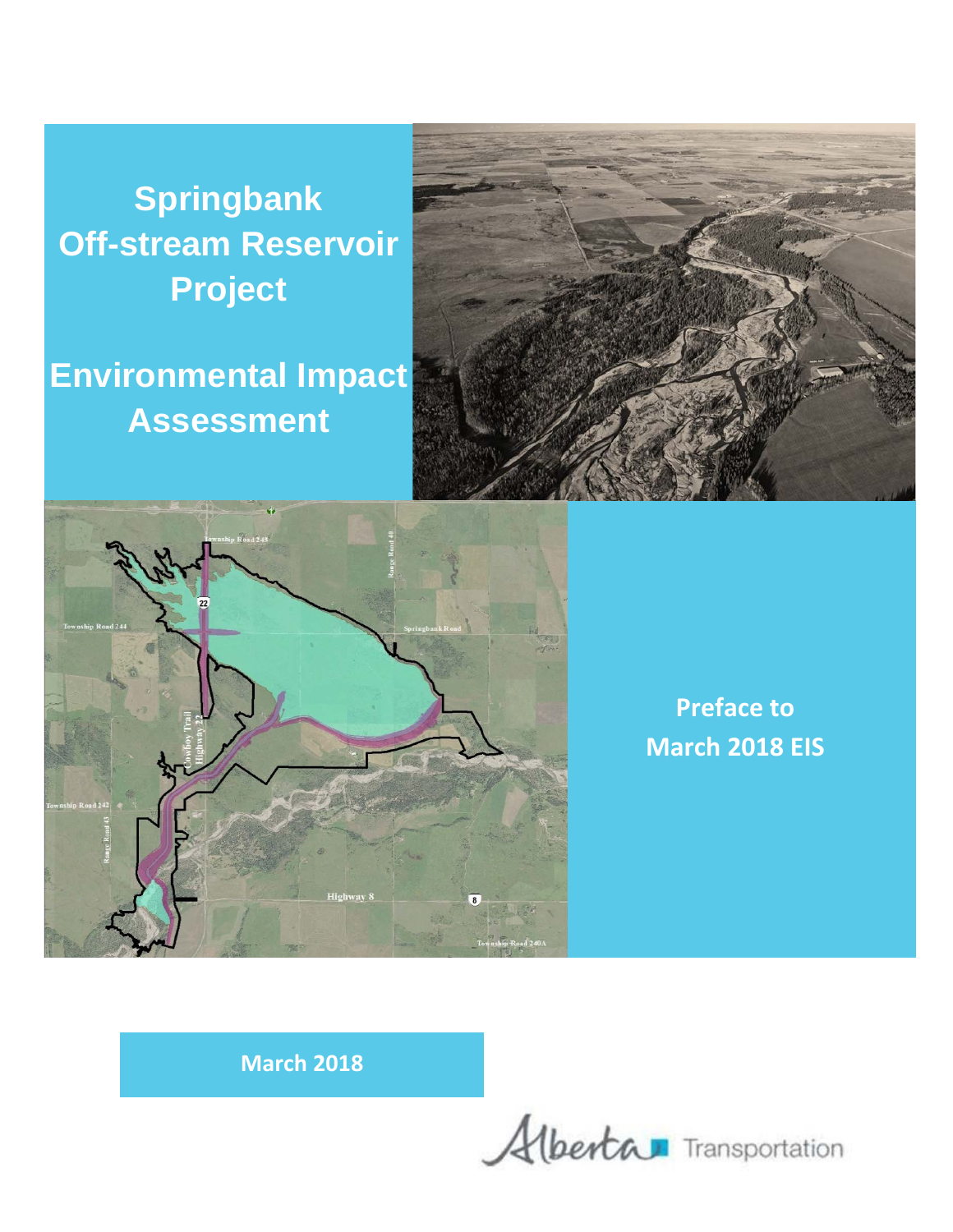Preface to March 2018 EIS March 2018

## **PREFACE TO MARCH 2018 EIS**

On October 17, 2017, Alberta Transportation applied to the Alberta Natural Resources Conservation Board (NRCB) under Section 5 of *Natural Resources Conservation Board Act* for approval to construct and operate the Springbank Off-stream Reservoir Project (the Project). Alberta Transportation also applied to the Canadian Environmental Assessment Agency (CEA Agency) under the *Canadian Environmental Assessment Act, 2012* (CEAA 2012) for approval by the federal Minister of Environment and Climate Change.

On November 16, 2017 Alberta Transportation received correspondence from the CEA Agency, requesting additional information be provided within the Environmental Impact Statement (EIS) to achieve conformity with the *Guidelines for the Preparation of an Environmental Impact Statement pursuant to the Canadian Environmental Assessment Act, 2012 for the Springbank Offstream Reservoir Project*, issued to Alberta Transportation on August 10, 2016.

This updated EIS, dated March 2018, incorporates all additional information requested by the CEA Agency. The following table provides a concordance of where the additional information requested by CEA Agency is located within the EIS.

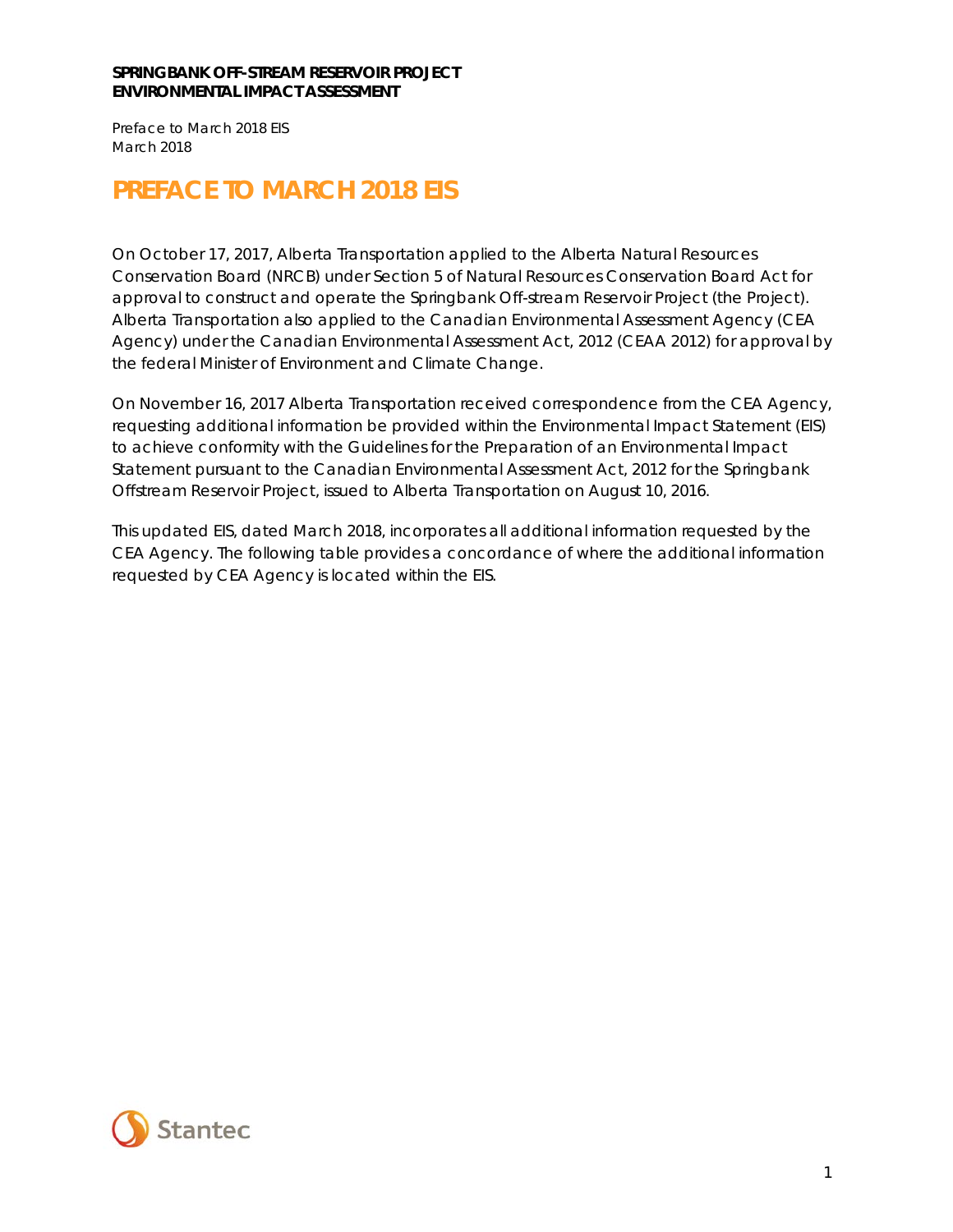Preface to March 2018 EIS March 2018

| Item from the<br>November 16,<br>2017 CEAA Letter | Information Required to Conform                                                                                                                                                                                                                                                                                                                                                        | Location in the March 2018 EIS                                             |
|---------------------------------------------------|----------------------------------------------------------------------------------------------------------------------------------------------------------------------------------------------------------------------------------------------------------------------------------------------------------------------------------------------------------------------------------------|----------------------------------------------------------------------------|
| (1) EIS Summary                                   | Provide an updated EIS Summary in English and<br>French that incorporates any changes or revisions<br>made to the EIS in response to information<br>requirements outlined in this document and includes:                                                                                                                                                                               |                                                                            |
|                                                   | a concise description of all key components of<br>a)<br>the Project, related activities and alternative<br>means assessment with sufficient detail to provide<br>the reader with an understanding of the key<br>Project activities, their potential interactions with<br>the environment, and the potential adverse<br>effects resulting from those interactions;                      | <b>EIS Summary</b><br>Section 3.0; Section 6.0                             |
|                                                   | a summary of the consultation conducted with<br>b)<br>Indigenous groups, the public, and government<br>agencies, including a summary of the issues<br>raised and the proponent's responses;                                                                                                                                                                                            | <b>EIS Summary</b><br>Section 4.0; Section 5.0; Attachment A; Attachment B |
|                                                   | a summary of the environmental and cumulative<br>$\mathcal{C}$ )<br>effects assessment for each VC, including a clear<br>articulation of baseline information, anticipated<br>changes to the environment, anticipated effects,<br>mitigation measures and significance of residual<br>effects. Ensure the key information used to arrive<br>at conclusions is evident for readers; and | <b>EIS Summary</b><br>Section 6.0: Section 7.0                             |

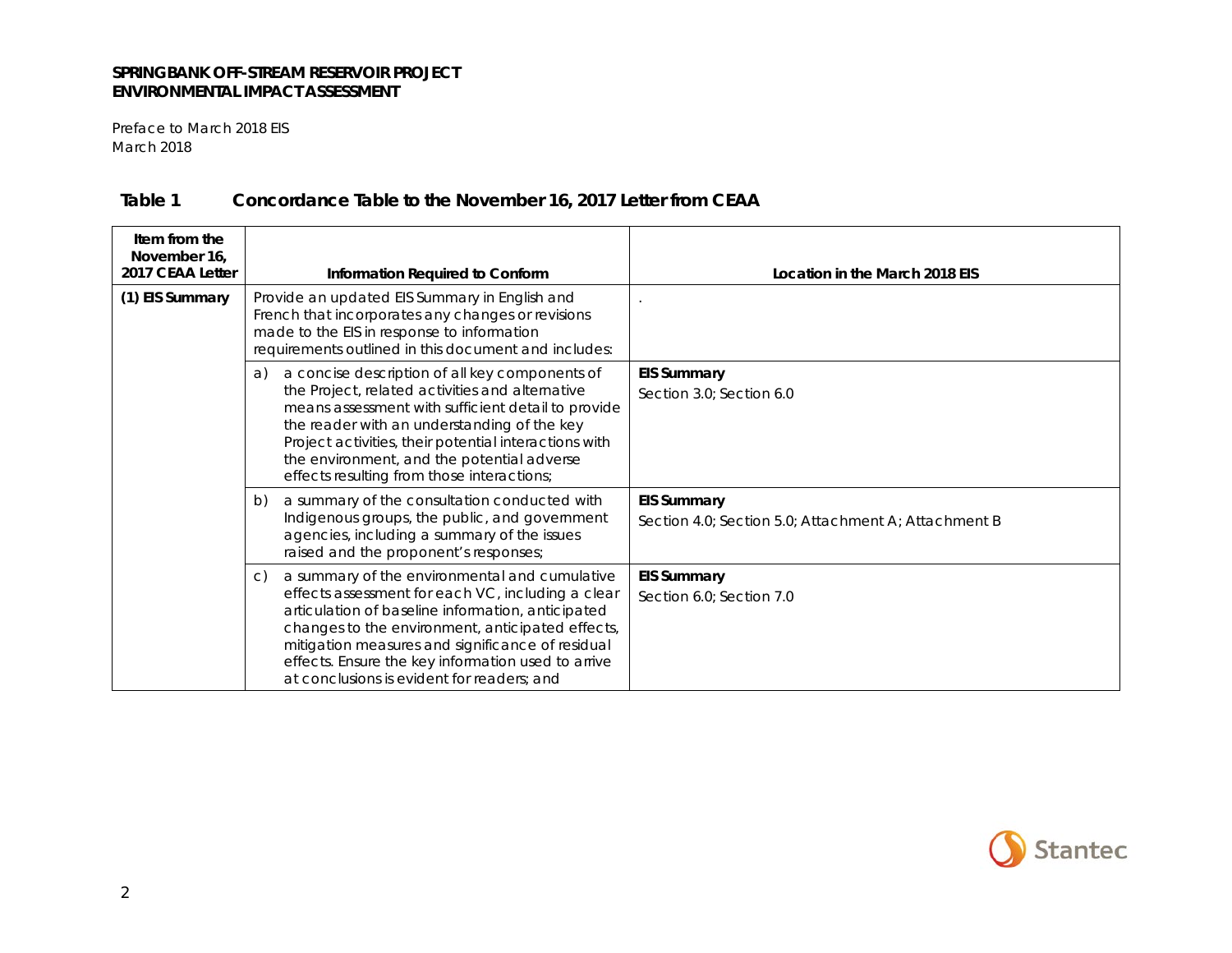Preface to March 2018 EIS March 2018

| Item from the<br>November 16.<br>2017 CEAA Letter          | Information Required to Conform                                                                                                                                                                                                                                                                                                                                                                                                                                                                                                                                                                                                                                                                                 | Location in the March 2018 EIS    |
|------------------------------------------------------------|-----------------------------------------------------------------------------------------------------------------------------------------------------------------------------------------------------------------------------------------------------------------------------------------------------------------------------------------------------------------------------------------------------------------------------------------------------------------------------------------------------------------------------------------------------------------------------------------------------------------------------------------------------------------------------------------------------------------|-----------------------------------|
|                                                            | d)<br>additional information regarding follow-up and<br>monitoring programs, including a description of<br>the monitoring program, intervention<br>mechanisms in the event of non-compliance with<br>legal and environmental requirements, and any<br>opportunities for the participation of Indigenous<br>peoples in monitoring.                                                                                                                                                                                                                                                                                                                                                                               | <b>EIS Summary</b><br>Section 8.0 |
| (2)<br>Concordance<br>Table                                | Submit a comprehensive table of concordance<br>a)<br>which rigorously and accurately cross-references<br>the information presented in the complete EIS<br>with information requirements identified in the EIS<br>Guidelines.                                                                                                                                                                                                                                                                                                                                                                                                                                                                                    | Volume 4<br>Appendix A            |
| (3) Alternative<br>Means of<br>Carrying out the<br>Project | Update the EIS and EIS Summary, as applicable,<br>a)<br>to include an alternative means assessment in<br>accordance with the Agency's Operational<br>Policy statement entitled "Addressing "Purpose<br>of" and "Alternative Means" under the Canadian<br>Environmental Assessment Act, 2012" for the main<br>Project components including the diversion<br>system components, diversion channel,<br>emergency spillway, off stream dam, lower outlet<br>works, and for Project design components<br>related the construction of instream components,<br>sediment control, navigation or fish movement.<br>The procedural steps to be addressed in the<br>alternative means assessment include the<br>following: | <b>EIS Summary</b><br>Section 3.6 |

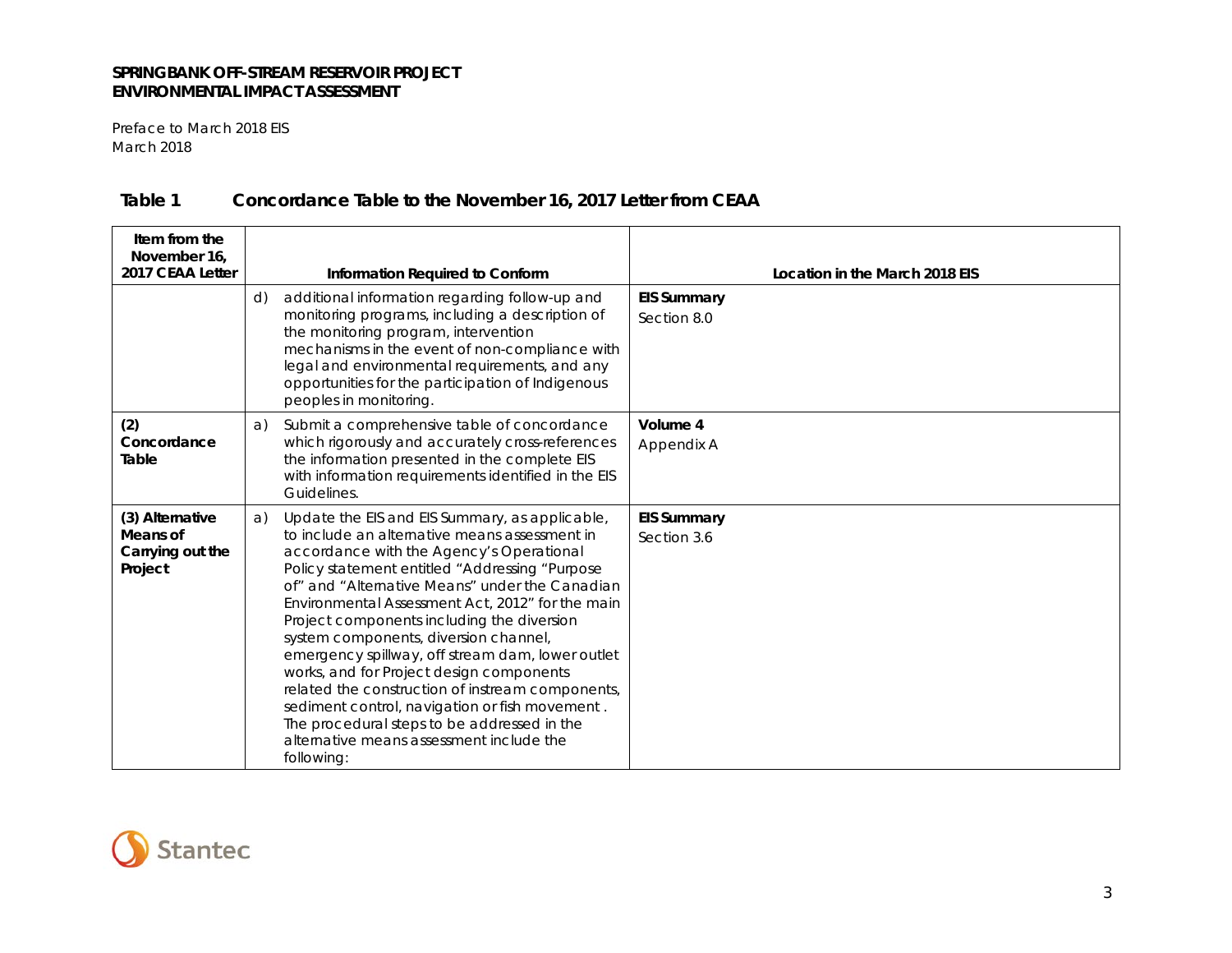Preface to March 2018 EIS March 2018

| Item from the<br>November 16,<br>2017 CEAA Letter | Information Required to Conform                                                                                                                                                                                                                                                                                                        | Location in the March 2018 EIS                                                                                                       |
|---------------------------------------------------|----------------------------------------------------------------------------------------------------------------------------------------------------------------------------------------------------------------------------------------------------------------------------------------------------------------------------------------|--------------------------------------------------------------------------------------------------------------------------------------|
|                                                   | An analysis of alternative means for the<br>main Project components and for Project<br>design components described above;                                                                                                                                                                                                              | Volume 1<br>Section 2.2                                                                                                              |
|                                                   | ii.<br>Identification of the evaluation criteria for<br>the alternative means analysis; and                                                                                                                                                                                                                                            | Volume 1<br>Section 2.2                                                                                                              |
|                                                   | An assessment of the environmental effects<br>iii.<br>(as per Section 5 CEAA 2012) for the<br>alternative means considered.                                                                                                                                                                                                            | Volume 1<br>Section 2.2                                                                                                              |
| (4) Atmospheric<br>Environment                    | Provide a quantitative analysis (including<br>a)<br>dispersion modelling), to determine the potential<br>impact of dust to the area in a post-flood<br>scenario, including a comparison of estimated<br>particulate matter levels (PM <sub>2.5</sub> , PM <sub>10</sub> , and TSP) to<br>appropriate guidelines (including the CAAQS). | <b>EIS Summary</b><br>Section 6.1<br>Volume 3B<br>Section 3.2; Section 15.4.2                                                        |
|                                                   |                                                                                                                                                                                                                                                                                                                                        | Volume 4<br>Appendix E, Dispersion Modelling for Blown Sediment from the Off-<br>Stream Reservoir Technical Data Report: Section 6.0 |

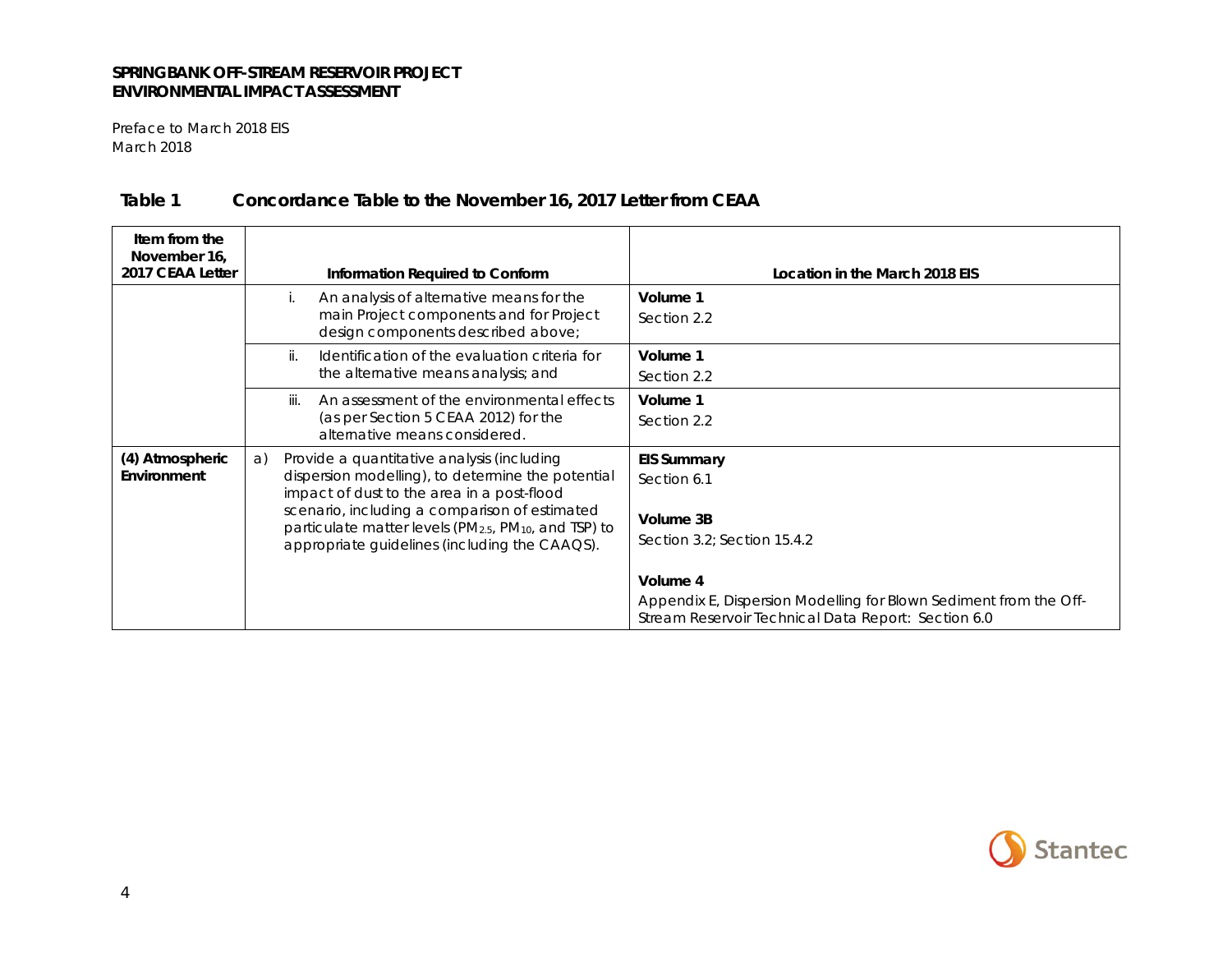Preface to March 2018 EIS March 2018

| Item from the<br>November 16,<br>2017 CEAA Letter | Information Required to Conform                                                                                                                                                                                                                                                                                                                                                                             | Location in the March 2018 EIS                                                                                                                                            |
|---------------------------------------------------|-------------------------------------------------------------------------------------------------------------------------------------------------------------------------------------------------------------------------------------------------------------------------------------------------------------------------------------------------------------------------------------------------------------|---------------------------------------------------------------------------------------------------------------------------------------------------------------------------|
|                                                   | Provide additional evidence to demonstrate that<br>b)<br>the emission of dust from dried deposited<br>sediment is effectively mitigated, including a<br>description of specific mitigation measures and<br>their proposed effectiveness, and follow-up and<br>monitoring which will be implemented to verify<br>the accuracy of the predictions /determine the<br>effectiveness of the mitigation measures. | <b>EIS Summary</b><br>Section 6.1; Section 8.0<br>Volume 3B<br>Section 3.2.4.1<br>Volume 3C<br>Section 2.2                                                                |
|                                                   |                                                                                                                                                                                                                                                                                                                                                                                                             | Volume 4<br>Appendix C, Mitigation Measures<br>Appendix E, Dispersion Modelling for Blown Sediment from the Off-<br>Stream Reservoir Technical Data Report, Section 3.3   |
|                                                   | Update the assessment of effects (direct,<br>$\mathcal{C}$ )<br>cumulative, and from accidents and<br>malfunctions) for atmospheric environment and<br>other VCs that are associated with changes to<br>atmospheric environment (e.g., human health),<br>and monitoring and follow-up programs, as<br>appropriate.                                                                                          | <b>EIS Summary</b><br>Section 6.1<br>Volume 3B<br>Section 3.2.5; Section 15.4.2.3; Section 18.1<br>Volume 3C<br>Section 1.3.1: Section 1.3.11: Section 2.2.3<br>Volume 3D |
|                                                   |                                                                                                                                                                                                                                                                                                                                                                                                             | Section 1.5.3; 1.5.6; 1.6.3                                                                                                                                               |

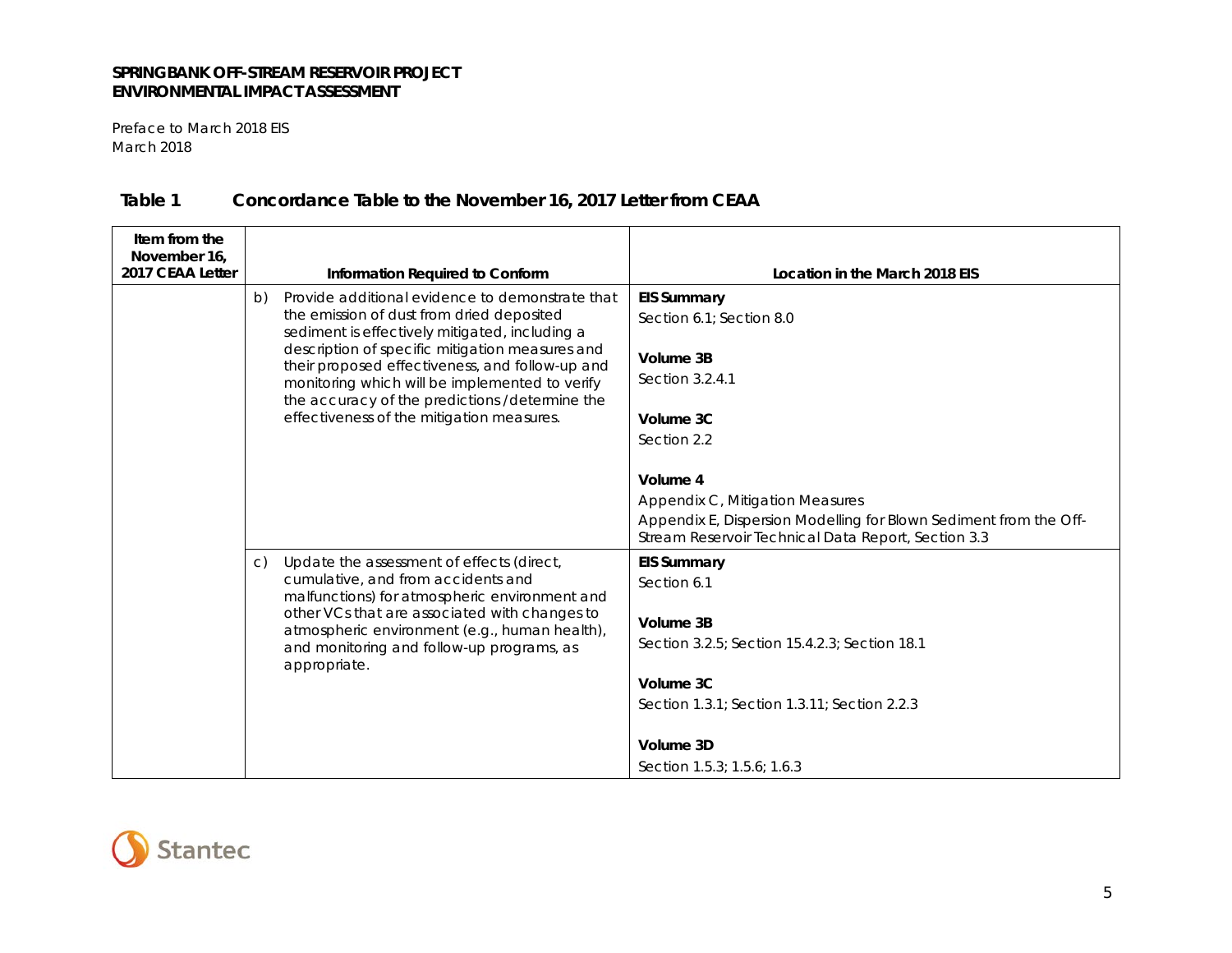Preface to March 2018 EIS March 2018

| Item from the<br>November 16,<br>2017 CEAA Letter | Information Required to Conform                                                                    | Location in the March 2018 EIS                                                                                                                                                              |
|---------------------------------------------------|----------------------------------------------------------------------------------------------------|---------------------------------------------------------------------------------------------------------------------------------------------------------------------------------------------|
|                                                   |                                                                                                    |                                                                                                                                                                                             |
|                                                   |                                                                                                    | Volume 4                                                                                                                                                                                    |
|                                                   |                                                                                                    | Appendix C, Mitigation Measures                                                                                                                                                             |
|                                                   |                                                                                                    | Appendix E, Dispersion Modelling for Blown Sediment from the Off-<br>Stream Reservoir Technical Data Report: Section 6.0<br>Appendix O, Human Health Risk Assessment Technical Data Report, |
|                                                   |                                                                                                    | Section 6.3                                                                                                                                                                                 |
| (5)                                               | Provide a finalized version of the missing<br>a)                                                   | <b>EIS Summary</b>                                                                                                                                                                          |
| Hydrogeology                                      | Appendix I, Hydrogeology Technical Data and                                                        | Section 6.3                                                                                                                                                                                 |
|                                                   | make any associated updates to the EIS,<br>including to Volumes 3A and 3B, Hydrogeology.           |                                                                                                                                                                                             |
|                                                   |                                                                                                    | Volume 3A                                                                                                                                                                                   |
|                                                   |                                                                                                    | Section 5.4.2; Section 5.4.3                                                                                                                                                                |
|                                                   |                                                                                                    |                                                                                                                                                                                             |
|                                                   |                                                                                                    | Volume 3B                                                                                                                                                                                   |
|                                                   |                                                                                                    | Section 5.2.2; Section 5.2.3                                                                                                                                                                |
|                                                   |                                                                                                    |                                                                                                                                                                                             |
|                                                   |                                                                                                    | Volume 4                                                                                                                                                                                    |
|                                                   |                                                                                                    | Appendix I, Hydrogeology Baseline Technical Data Report                                                                                                                                     |
|                                                   |                                                                                                    |                                                                                                                                                                                             |
|                                                   |                                                                                                    | Appendix I, Hydrogeology Modelling Technical Data Report                                                                                                                                    |
|                                                   | Provide a quantitative hydrogeology assessment<br>b)<br>during the construction and dry operations | Volume 3A                                                                                                                                                                                   |
|                                                   | phase, using conceptual or preliminary designs<br>for project components where necessary.          | Section 5.4.1; Section 5.4.2; Section 5.4.3                                                                                                                                                 |

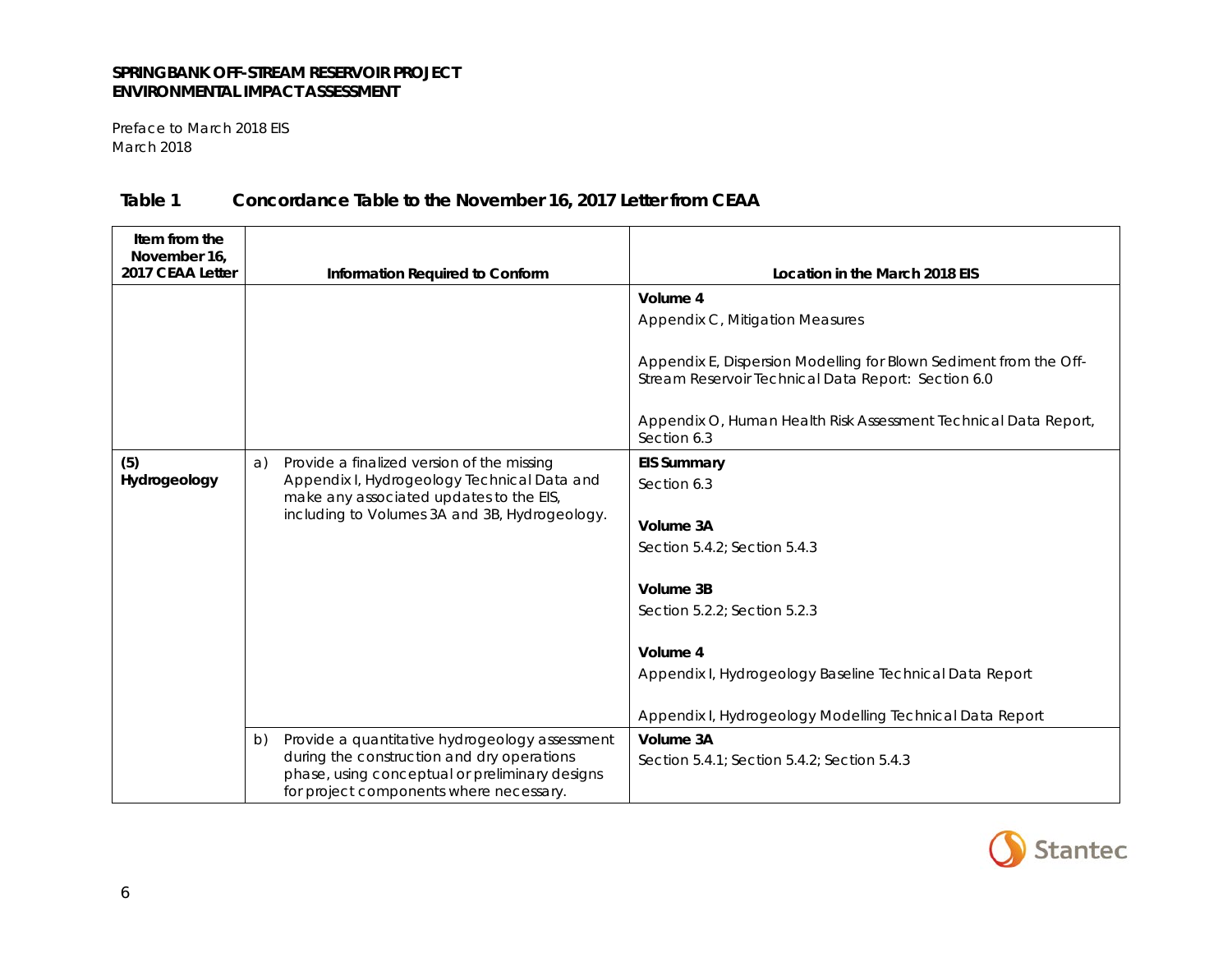Preface to March 2018 EIS March 2018

| Item from the<br>November 16.<br>2017 CEAA Letter | Information Required to Conform                                                                                                                                                         | Location in the March 2018 EIS                                          |
|---------------------------------------------------|-----------------------------------------------------------------------------------------------------------------------------------------------------------------------------------------|-------------------------------------------------------------------------|
|                                                   | Update the effects assessments (direct,<br>$\mathcal{C}$ )<br>cumulative, and from accidents and                                                                                        | <b>EIS Summary</b><br>Section 6.3: Section 9.0                          |
|                                                   | malfunctions) for hydrogeology and other VCs<br>that are associated with changes to<br>hydrogeology, e.g., fish and fish habitat,<br>migratory birds and their habitats, federal lands, | Volume 3A<br>Section 5.4.2: Section 5.4.3: Section 15.3.3: Section 18.3 |
|                                                   | and Aboriginal health including drinking water,<br>and monitoring and follow-up programs, as                                                                                            | Volume 3B                                                               |
|                                                   | appropriate.                                                                                                                                                                            | Section 5.2.2; Section 5.2.3; Section 15.3.2; Section 18.3              |
|                                                   |                                                                                                                                                                                         | Volume 3C                                                               |
|                                                   |                                                                                                                                                                                         | Section 1.2.2; Section 1.3.2; Section 2.4                               |
|                                                   |                                                                                                                                                                                         |                                                                         |
|                                                   |                                                                                                                                                                                         | Volume 3D                                                               |
|                                                   |                                                                                                                                                                                         | Section 1.5.4: Section 1.5.6                                            |
|                                                   |                                                                                                                                                                                         | Volume 4                                                                |
|                                                   |                                                                                                                                                                                         | Appendix C, Mitigation Measures                                         |
| (6) Water                                         | Update the EIS and EIS Summary, as applicable,<br>a)                                                                                                                                    | <b>EIS Summary</b>                                                      |
| Management                                        | to provide a detailed water management plan<br>outlining how water will be managed through all                                                                                          | Section 3.2.3                                                           |
|                                                   | stages of the Project (Construction through Post-<br>Flood) to mitigate potential adverse effects from<br>the Project on water quality.                                                 | Volume 1<br>Section 3.8: Attachment A                                   |

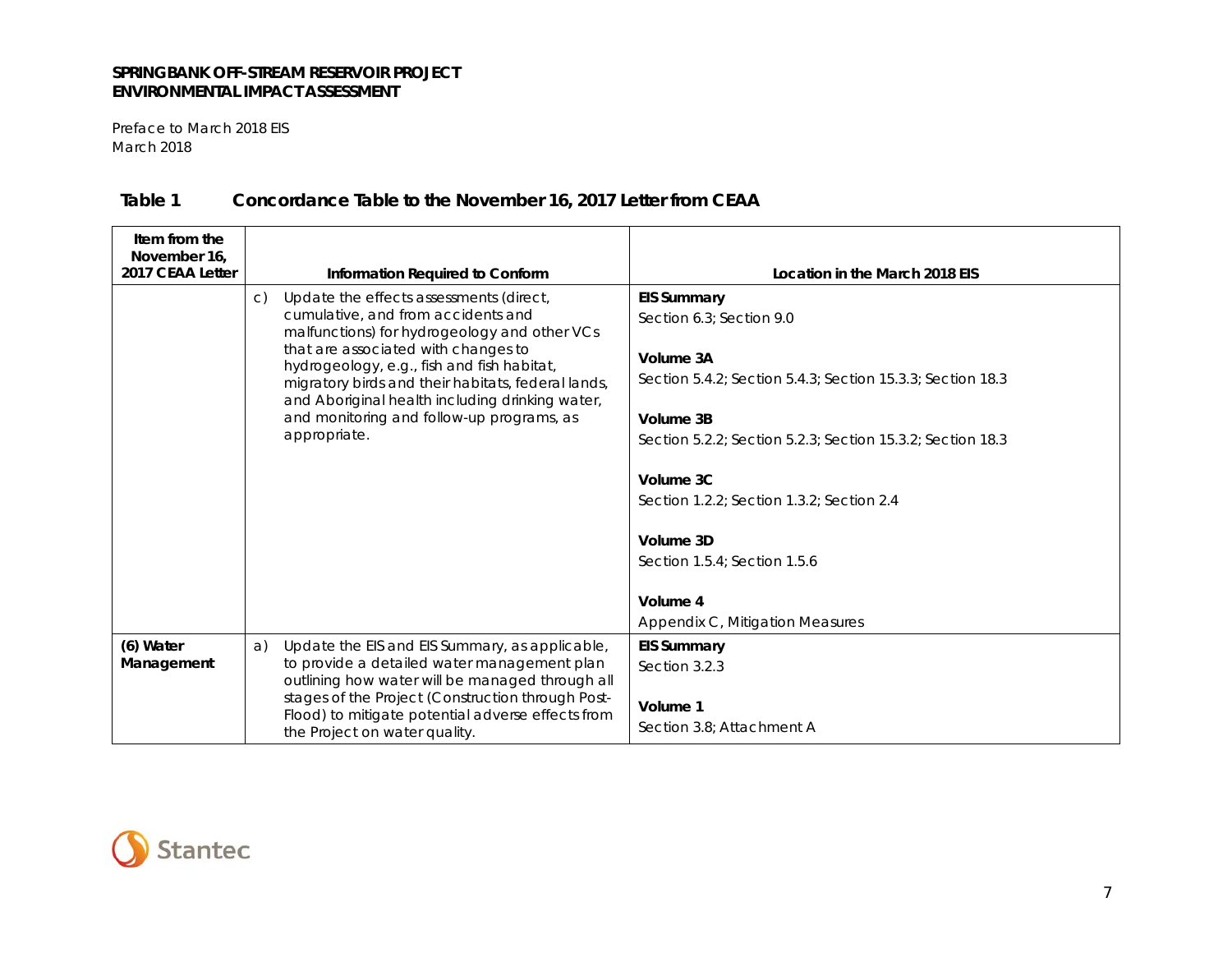Preface to March 2018 EIS March 2018

| Item from the<br>November 16,<br>2017 CEAA Letter |                                                                                                                                                      | Information Required to Conform                                                                                                                                                                            | Location in the March 2018 EIS                                       |
|---------------------------------------------------|------------------------------------------------------------------------------------------------------------------------------------------------------|------------------------------------------------------------------------------------------------------------------------------------------------------------------------------------------------------------|----------------------------------------------------------------------|
| (7) Surface<br><b>Water Quality</b>               | a)                                                                                                                                                   | Discuss all water quality parameters listed in the<br>EIS Guidelines with regards to their potential to                                                                                                    | <b>EIS Summary</b><br>Section 6.5                                    |
|                                                   | change in concentration during the flood and<br>post-flood operations of the Project, including<br>within the reservoir and during discharge back to | Volume 3B                                                                                                                                                                                                  |                                                                      |
|                                                   |                                                                                                                                                      | the Elbow River.                                                                                                                                                                                           | Section 7.1.1: Section 7.4.2                                         |
|                                                   |                                                                                                                                                      |                                                                                                                                                                                                            | Volume 4                                                             |
|                                                   |                                                                                                                                                      |                                                                                                                                                                                                            | Appendix K, Surface water Quality Technical Data Report, Section 2.0 |
|                                                   | b)                                                                                                                                                   | Complete modelling for all parameters so that an                                                                                                                                                           | Volume 3B                                                            |
|                                                   |                                                                                                                                                      | accurate representation of the water quality                                                                                                                                                               | Section 7.4.1; Section 7.4.2; Section 7.1.1                          |
|                                                   |                                                                                                                                                      | being discharged back to the Elbow River is<br>presented, or provide a robust rationale as to<br>why estimates for certain parameters would not<br>be required for the assessment of predicted<br>effects. | Volume 4<br>Appendix K, Surface Water Quality Technical Data Report  |
|                                                   | $\mathsf{C}$                                                                                                                                         | Update the assessment of effects (direct,                                                                                                                                                                  | <b>EIS Summary</b>                                                   |
|                                                   |                                                                                                                                                      | cumulative, and from accidents and<br>malfunctions) for surface water quality and other                                                                                                                    | Section 6.5: Section 9.0                                             |
|                                                   |                                                                                                                                                      | VCs that are associated with changes to surface                                                                                                                                                            | Volume 3B                                                            |
|                                                   |                                                                                                                                                      | water quality, and monitoring and follow-up<br>programs, as appropriate.                                                                                                                                   | Section 7.4.2; Section 7.4.3; Section 7.4.4; Section 7.4.5           |
|                                                   |                                                                                                                                                      |                                                                                                                                                                                                            | Volume 3C                                                            |
|                                                   |                                                                                                                                                      |                                                                                                                                                                                                            | Section 1.3.4; Section 2.6                                           |

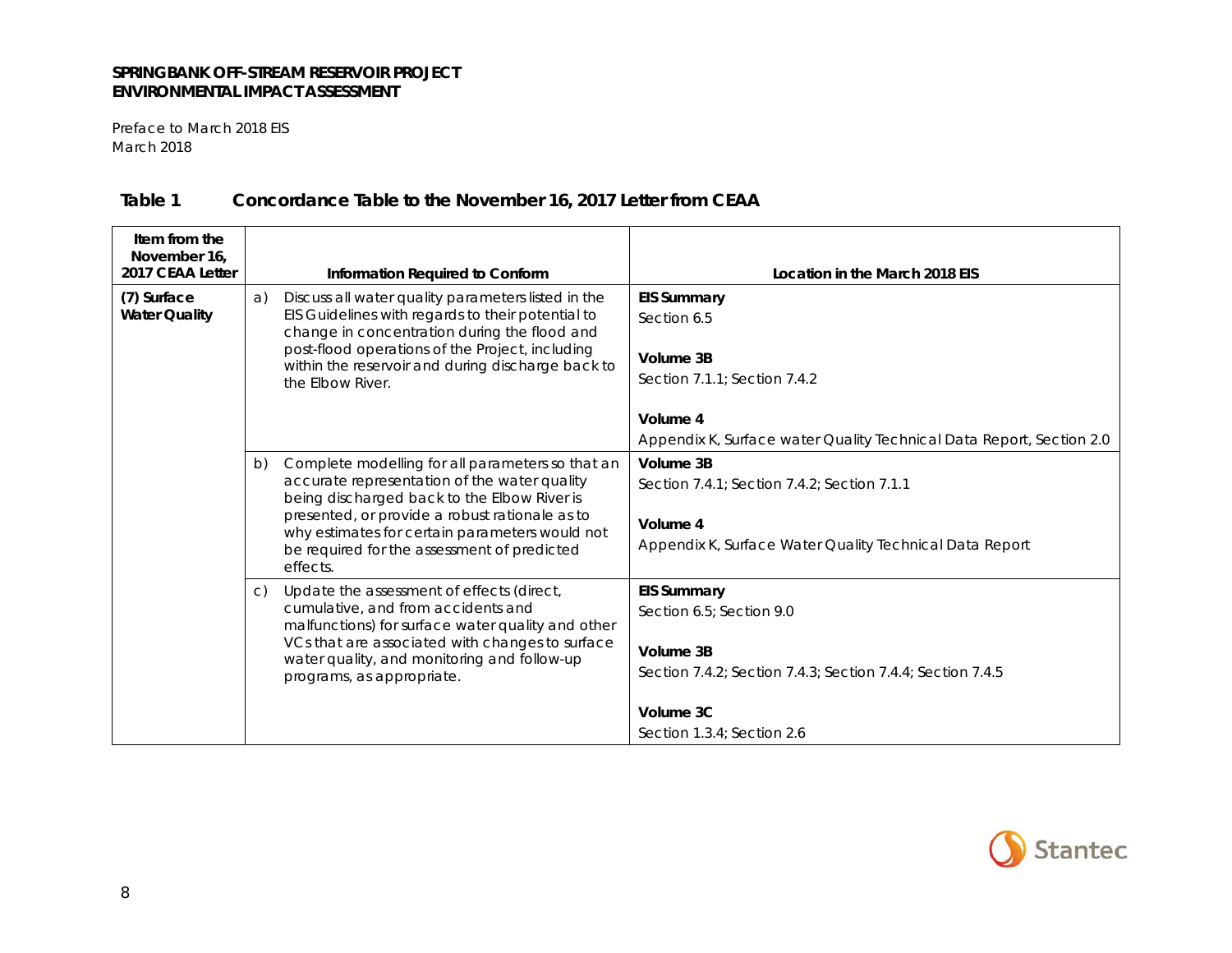Preface to March 2018 EIS March 2018

| Item from the<br>November 16,<br>2017 CEAA Letter | Information Required to Conform                                                                                                                                                                                     | Location in the March 2018 EIS                                                                                       |
|---------------------------------------------------|---------------------------------------------------------------------------------------------------------------------------------------------------------------------------------------------------------------------|----------------------------------------------------------------------------------------------------------------------|
|                                                   |                                                                                                                                                                                                                     | Volume 3D<br>Section 1.5.1; Section 1.5.2; Section 1.5.4; Section 1.5.5; Section 1.5.6                               |
|                                                   |                                                                                                                                                                                                                     | Volume 4<br>Appendix C, Mitigation Measures                                                                          |
| (8) Fish and Fish<br>Habitat                      | Provide an assessment of fish abundance and<br>a)<br>distribution.                                                                                                                                                  | <b>EIS Summary</b><br>Section 6.6                                                                                    |
|                                                   |                                                                                                                                                                                                                     | Volume 3A<br>Section 8.2.2.1: Section 8.2.2.3: Section 8.2.2.4: Section 8.4.4                                        |
|                                                   |                                                                                                                                                                                                                     | Volume 3B<br>Section 8.2.2.1; Section 8.2.4.1; Section 8.2.4.3; Figure 8.2-1                                         |
|                                                   |                                                                                                                                                                                                                     | Volume 4<br>Appendix M, Aquatic Ecology Technical Data Report                                                        |
|                                                   | Provide a description of the likely effects of the<br>b)<br>proposed work, undertaking or activity on fish<br>that are part of a commercial, recreational or                                                        | <b>EIS Summary</b><br>Section 6.6                                                                                    |
|                                                   | Aboriginal fishery, or on fish that support such a<br>fishery, and the likely effects on the habitat of<br>those fish. Include: the fish species likely to be<br>affected and the life stages of the individuals of | Volume 3A<br>Section 8.4.2; Section 8.4.4.1; Section 8.4.4.2; Section 8.4.4.3                                        |
|                                                   | those species; and the extent and type of fish<br>habitat that is likely to be affected.                                                                                                                            | Volume 3B<br>Section 8.2.2.1; Section 8.2.3.1; Section 8.2.4.1; Section 8.2.2.3; Section<br>8.2.3.3: Section 8.2.4.3 |

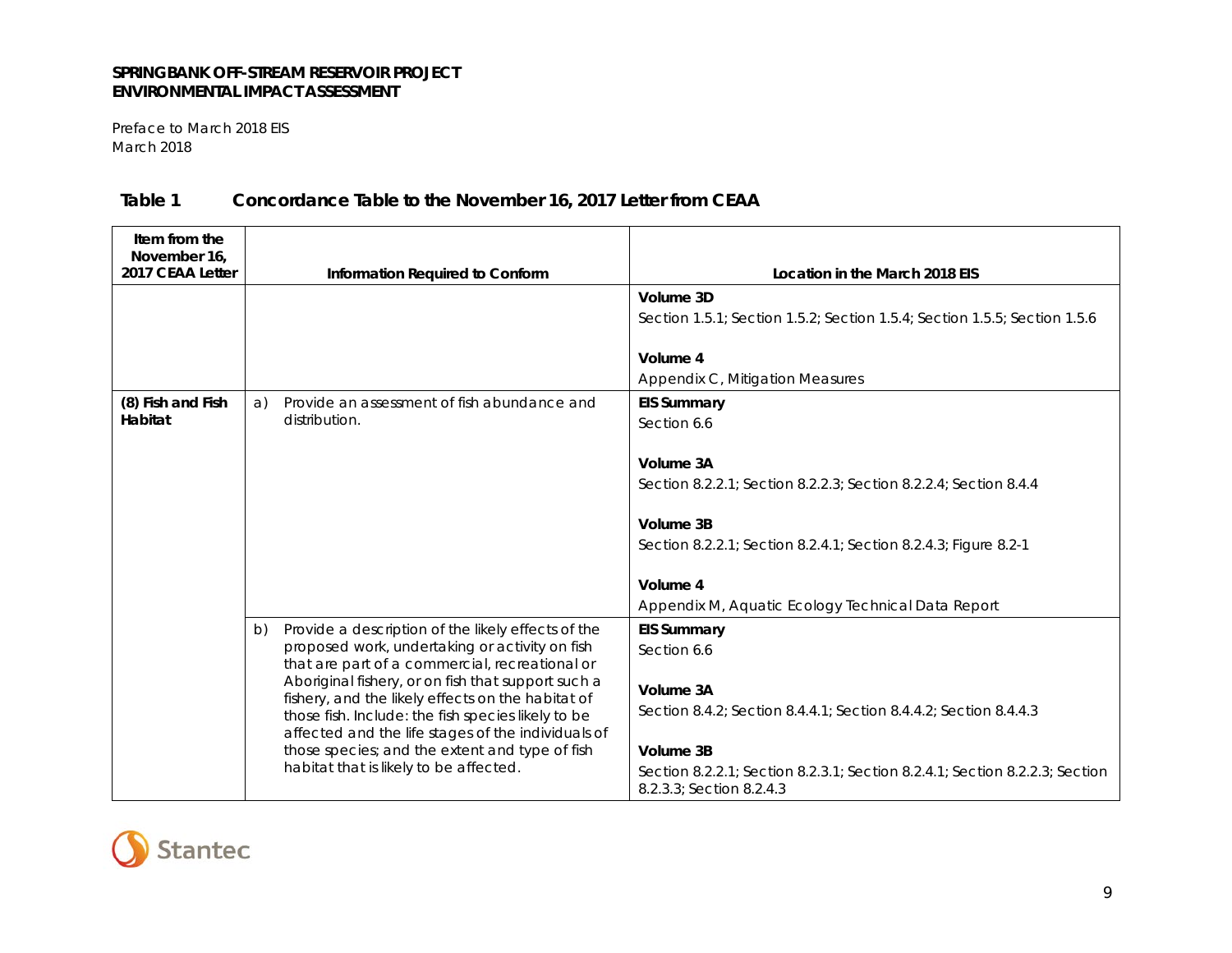Preface to March 2018 EIS March 2018

| Item from the<br>November 16,<br>2017 CEAA Letter | Information Required to Conform                                                                                                                                                                                                                                          | Location in the March 2018 EIS                                                                                                                                                                                                                                                                                                                                              |
|---------------------------------------------------|--------------------------------------------------------------------------------------------------------------------------------------------------------------------------------------------------------------------------------------------------------------------------|-----------------------------------------------------------------------------------------------------------------------------------------------------------------------------------------------------------------------------------------------------------------------------------------------------------------------------------------------------------------------------|
|                                                   | Provide maps/diagrams of fish habitat at the<br>$\mathsf{C}$<br>proposed work, undertaking, or activity, and the<br>area likely to be affected by the proposed work,<br>undertaking, or activity. Describe the extent and<br>type of fish habitat likely to be affected. | Volume 3A<br>Section 8.2.2.2; Figure 8-1; Figure 8-2; Figure 8.2-2<br>Volume 3B<br>Section 8.2.2; Section 8.2.3                                                                                                                                                                                                                                                             |
|                                                   | Update the assessment of effects (direct,<br>d)<br>cumulative, and from accidents and<br>malfunctions) for fish and fish habitat and other<br>related VCs, and monitoring and follow-up<br>programs, as appropriate.                                                     | <b>EIS Summary</b><br>Section 6.6; Section 9.0<br>Volume 3A<br>Section 8.4.4; Section 8.7.1; Section 8.7.2<br>Volume 3B<br>Section 8.2.2: Section 8.2.4: Section 8.5.1: Section 8.5.3<br>Volume 3C<br>Section 1.2.4; Section 1.3.5; Section 2.7<br>Volume 3D<br>Section 1.5.1; Section 1.5.2; Section 1.5.4; Section 1.5.6.2<br>Volume 4<br>Appendix C, Mitigation Measures |

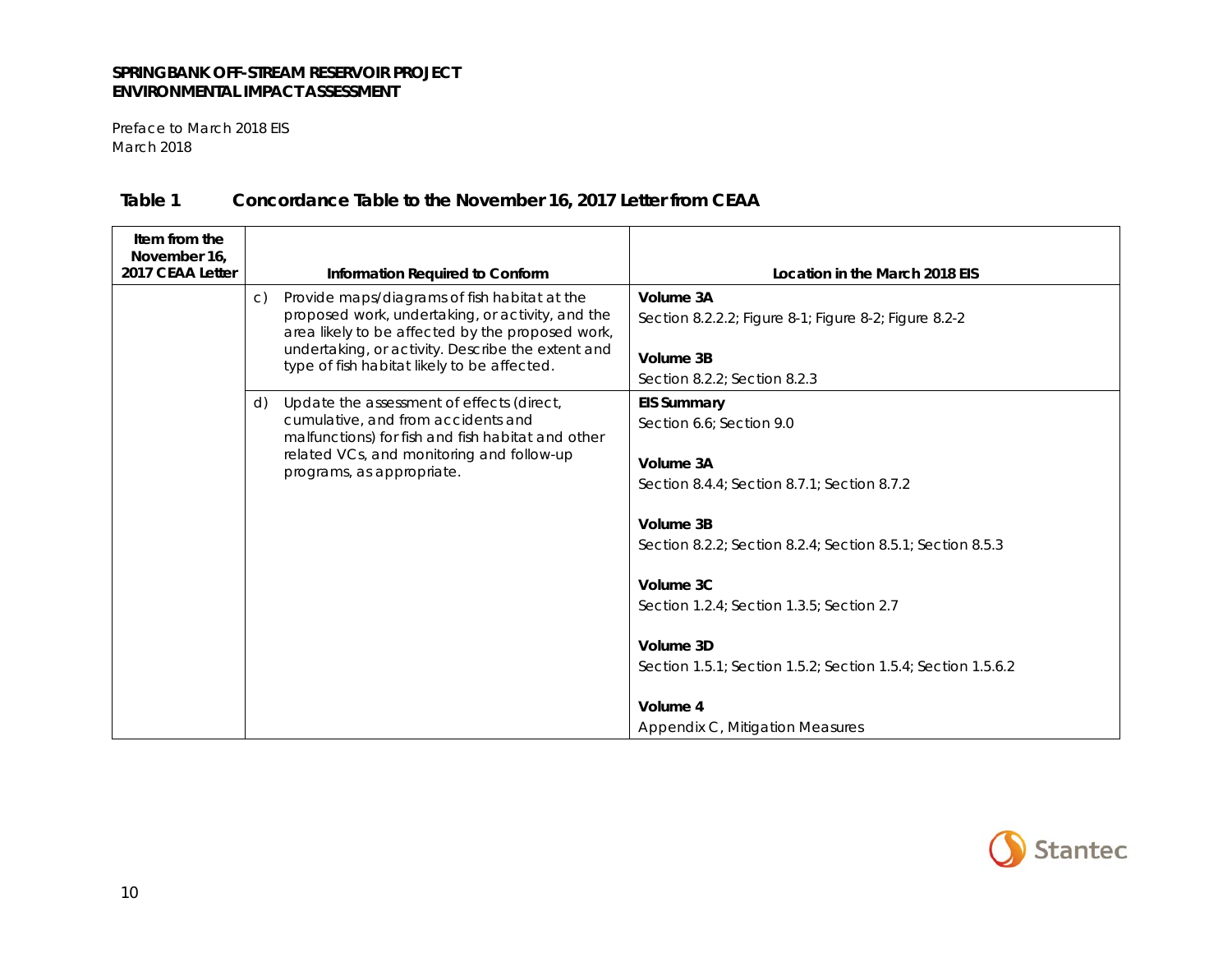Preface to March 2018 EIS March 2018

| Item from the<br>November 16,<br>2017 CEAA Letter | Information Required to Conform                                                                                                                                                                                                                                                                                                                                                                                       | Location in the March 2018 EIS                                                                                                                                                                                                                                          |
|---------------------------------------------------|-----------------------------------------------------------------------------------------------------------------------------------------------------------------------------------------------------------------------------------------------------------------------------------------------------------------------------------------------------------------------------------------------------------------------|-------------------------------------------------------------------------------------------------------------------------------------------------------------------------------------------------------------------------------------------------------------------------|
| (9) Migratory<br><b>Birds</b>                     | Provide the information required by Section 6.2.3<br>a)<br>and 6.3.2 of the EIS Guidelines for the migratory<br>bird species identified in the EIS as potentially<br>affected by the Project construction and<br>operation, and update any associated analyses<br>throughout the EIS, including cumulative effects,<br>accidents and malfunctions, and current use of<br>land and resources for traditional purposes. | <b>EIS Summary</b><br>Section 6.9.2<br>Volume 3A<br>Section 11.1.2.2; Section 11.1.6; Section 11.4.7; Table 11-5; Section<br>11.4.7.2; Table 11-17; Table 11-18; Table 11-19: Section 11.4.7.1;<br>Section 11.5; Section 11, Attachment A, Table A-1; Section 14.2;     |
|                                                   |                                                                                                                                                                                                                                                                                                                                                                                                                       | Section 14.3.2; Section 14.8; Section 18.9<br>Volume 3B<br>Section 11.3.8.1; Table 11-9; Section 11.3.8.2; Table 11-1; Section 11,<br>Attachment A, Table A-1; Section 14.2.2; Section 14.6; Section 18.9<br>Volume 3C<br>Section 1.2.7.2; Section 1.3.8.2; Section 1.4 |
|                                                   |                                                                                                                                                                                                                                                                                                                                                                                                                       | Volume 3D<br>Table 1-1; Section 1.5.1 to Section 1.5.4; Section 1.5.6                                                                                                                                                                                                   |

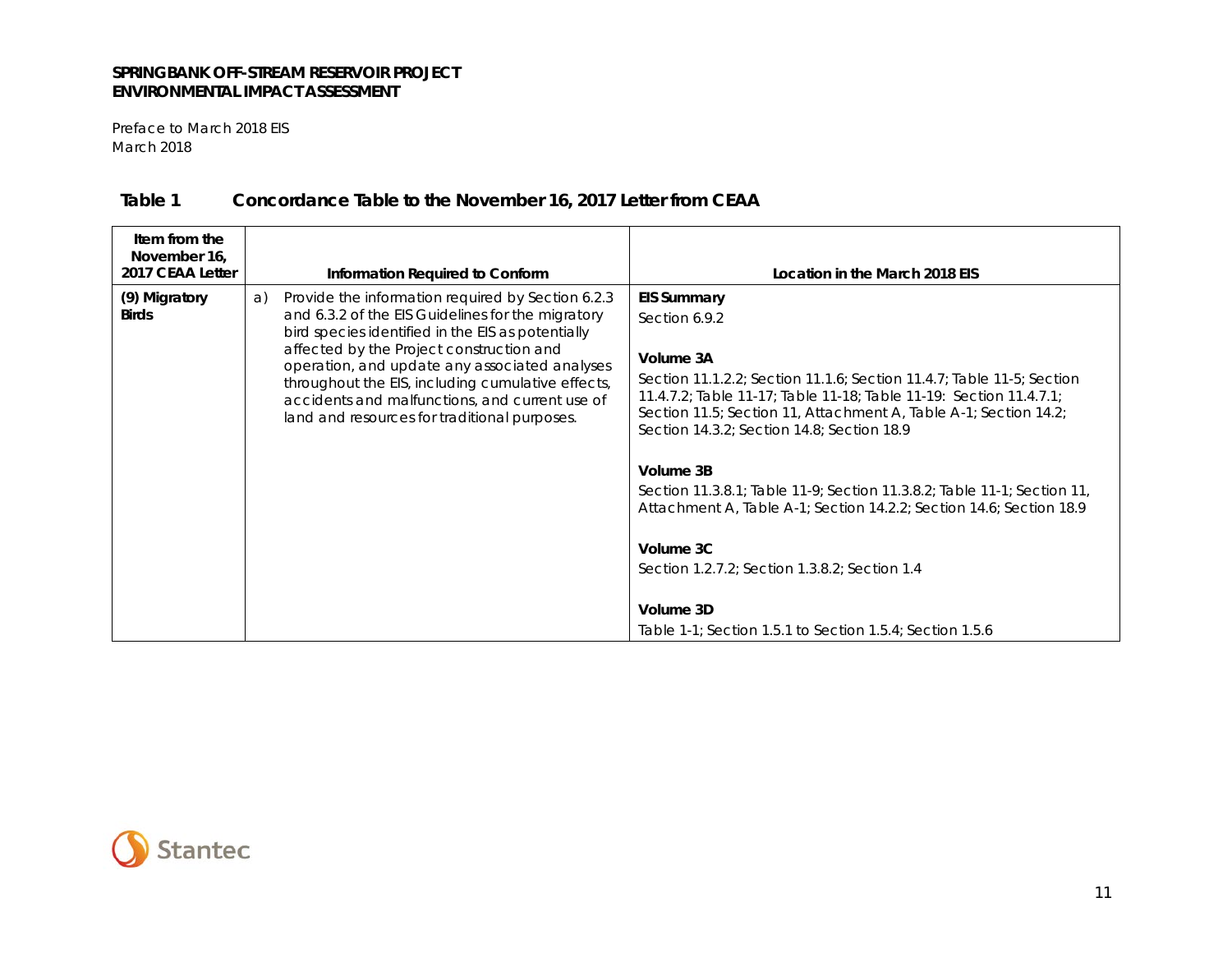Preface to March 2018 EIS March 2018

| Item from the<br>November 16,<br>2017 CEAA Letter | Information Required to Conform                                                                                                                                                                                                                                                                                                                                                                                                                                                                                                                                                                          | Location in the March 2018 EIS                                                                                                                                                                                                                  |
|---------------------------------------------------|----------------------------------------------------------------------------------------------------------------------------------------------------------------------------------------------------------------------------------------------------------------------------------------------------------------------------------------------------------------------------------------------------------------------------------------------------------------------------------------------------------------------------------------------------------------------------------------------------------|-------------------------------------------------------------------------------------------------------------------------------------------------------------------------------------------------------------------------------------------------|
|                                                   | Volume 3A<br>Alternately, provide a robust rationale for how<br>the assessment of effects to two migratory bird<br>species is sufficiently representative of Project<br>effects to migratory birds. For example, describe<br>Volume 3B<br>how the information provided through habitat<br>suitability modelling for five key indicator Wildlife<br>species (EIS Section 11, Vol 3A/3B, and Appendix<br>H) supports conclusions on significance of the<br>Project's residual effects to all migratory birds<br>(e.g., birds listed under the Migratory Birds<br>Convention Act) and bird species at risk. | Section 11.1.2; Section 11, Table 11-1; Section 11.4.7<br>Section 11.3.3.3: Section 11.3.4.3: Section 11.3.8.2                                                                                                                                  |
|                                                   | Describe specific mitigation measures which<br><b>EIS Summary</b><br>would be implemented to address potential<br>Section 6.9.2<br>effects, assess residual effects to migratory birds,<br>and describe follow-up and monitoring which will<br>Volume 3A<br>be implemented to verify the accuracy of the<br>predictions and assess the effectiveness of any<br>Volume 3B<br>Volume 3C<br>Volume 4                                                                                                                                                                                                        | Section 11.4.2.2; Section 11.4.3.2; Section 11.4.4.2; Section 11.4.7.1;<br>Section 11.4.7.2; Table 11-10; Table 11-1<br>Section 11.3.2.2; Section 11.3.4.2; 11.3.8.2; Table 11-10; Table 11-1<br>Section 1.2.7.2; Section 1.3.8.2; Section 2.10 |
|                                                   |                                                                                                                                                                                                                                                                                                                                                                                                                                                                                                                                                                                                          | Appendix C, Mitigation Measures                                                                                                                                                                                                                 |

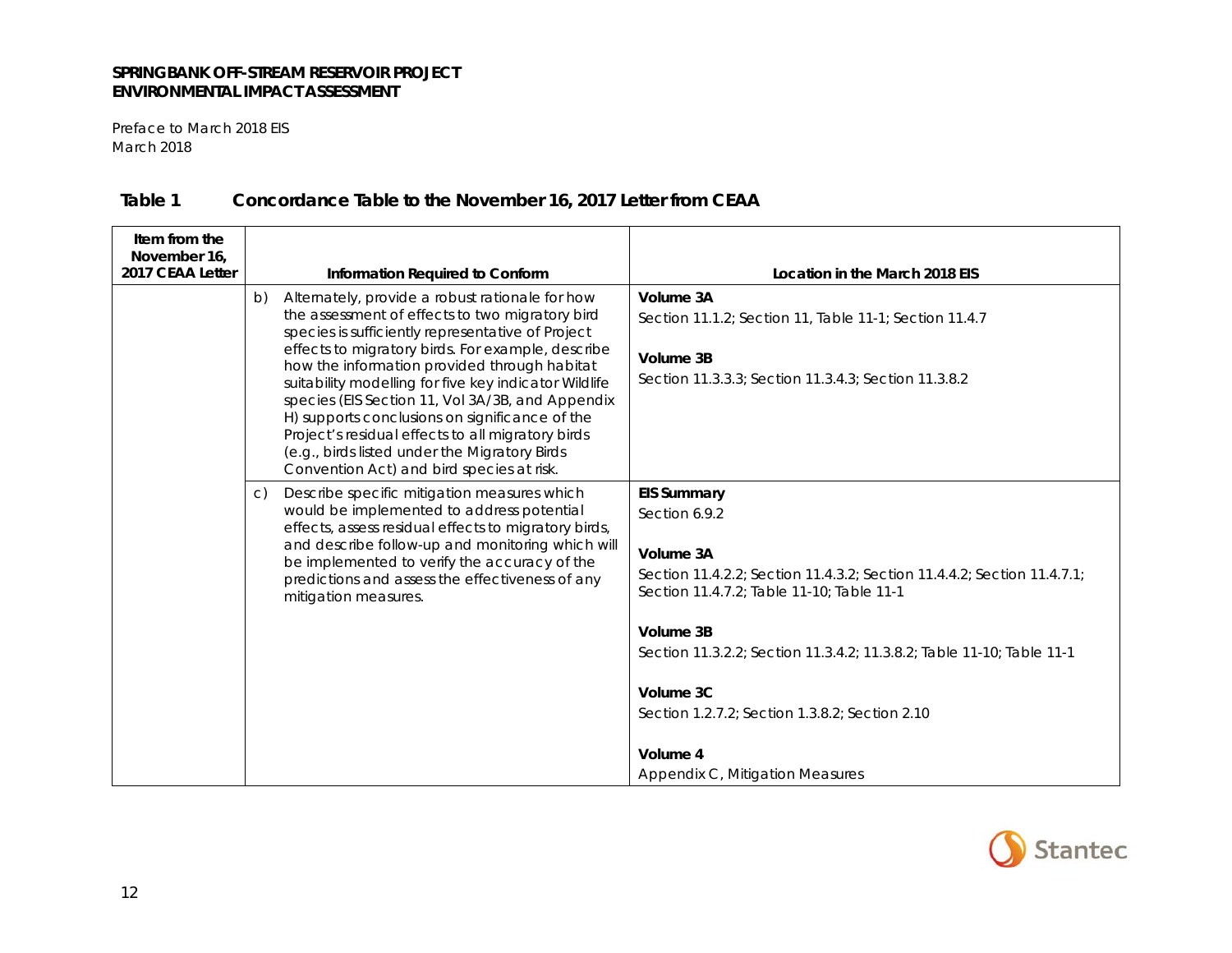Preface to March 2018 EIS March 2018

| Item from the<br>November 16,<br>2017 CEAA Letter | Information Required to Conform                                                                                                                                                                       | Location in the March 2018 EIS                                                                                                                                                                                              |
|---------------------------------------------------|-------------------------------------------------------------------------------------------------------------------------------------------------------------------------------------------------------|-----------------------------------------------------------------------------------------------------------------------------------------------------------------------------------------------------------------------------|
| (10) Species at<br><b>Risk</b>                    | Provide species-specific information regarding<br>a)<br>potential effects of the Project on federally listed<br>species at risk and those species listed by<br>COSEWIC (21 species in total).         | <b>EIS Summary</b><br>Section 6.9.2<br>Volume 3A<br>Section 11.1.4; Section 11.4.7.3; Section 11, Attachment A, Table A-1<br>Volume 3B<br>Section 11.1.1; Section 11.3.8.3; Section 11, Attachment A, Table A-1<br>Volume 4 |
|                                                   |                                                                                                                                                                                                       | Appendix H, Wildlife and Biodiversity Technical Data Report,<br>Section 3.8, Table 3-12                                                                                                                                     |
|                                                   | Provide proposed mitigation measures to avoid<br>b)<br>effects and follow-up and monitoring<br>commitments for SARA listed and COSEWIC                                                                | <b>EIS Summary</b><br>Section 6.9.2                                                                                                                                                                                         |
|                                                   | assessed species noted in the EIS to support the<br>description of potential direct and indirect effects<br>to these species. Consider available recovery<br>strategy documents in these assessments. | Volume 3A<br>Section 11.4.2.2; Section11.4.4.2; Section 11, Attachment A, Table A-1                                                                                                                                         |
|                                                   |                                                                                                                                                                                                       | Volume 3B<br>Section 11.3.2.2; Section 11.3.4.2, Section 11, Attachment A, Table A-1                                                                                                                                        |
|                                                   |                                                                                                                                                                                                       | Volume 3C<br>Section 1.2.7.3; Section 1.3.8.3; Section 2.10                                                                                                                                                                 |
|                                                   |                                                                                                                                                                                                       | Volume 4<br>Appendix C, Mitigation Measures                                                                                                                                                                                 |

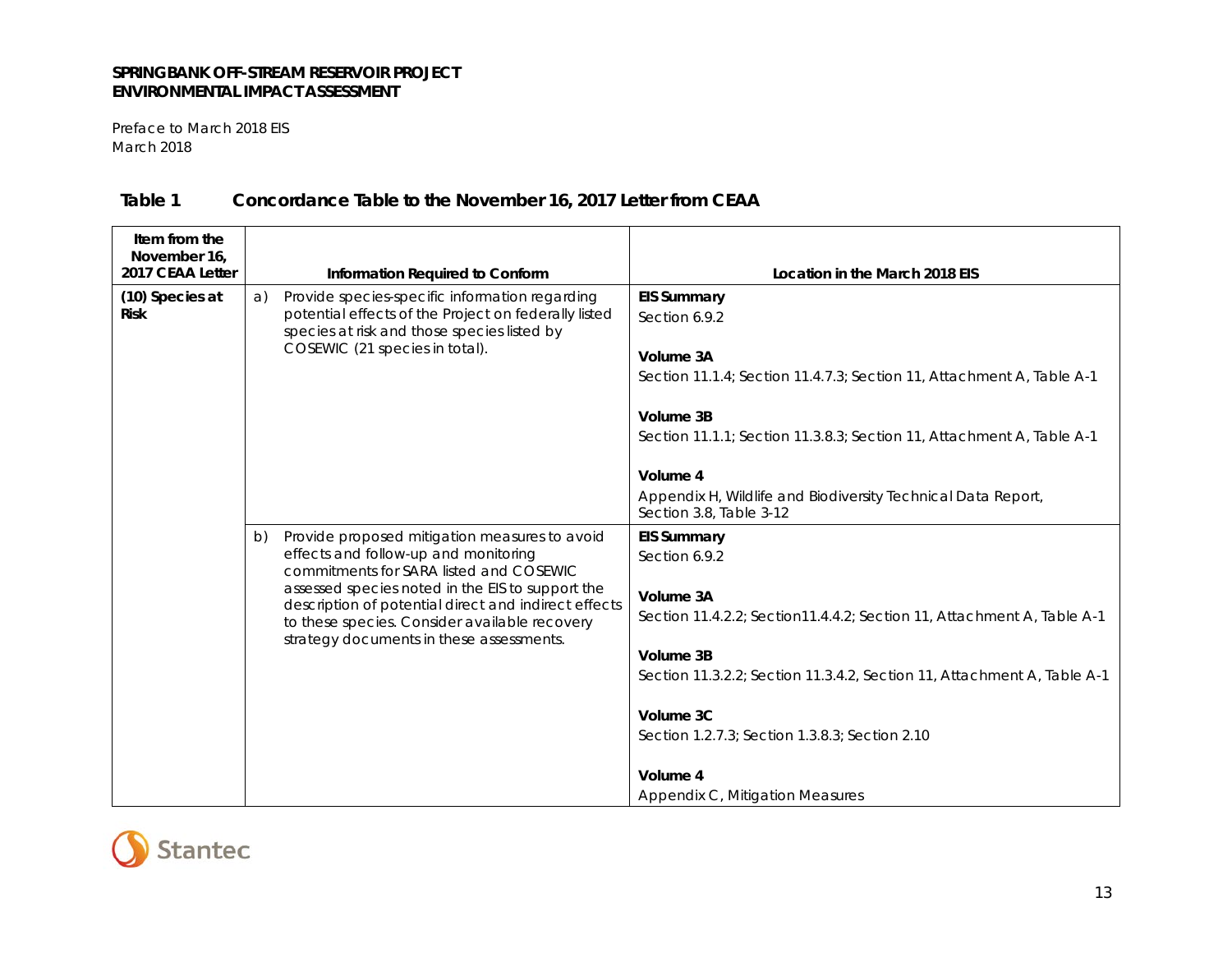Preface to March 2018 EIS March 2018

| Item from the<br>November 16.<br>2017 CEAA Letter | Information Required to Conform                                                                                                                                                                                                                                                | Location in the March 2018 EIS                                                                                                                                                                                                                                     |
|---------------------------------------------------|--------------------------------------------------------------------------------------------------------------------------------------------------------------------------------------------------------------------------------------------------------------------------------|--------------------------------------------------------------------------------------------------------------------------------------------------------------------------------------------------------------------------------------------------------------------|
|                                                   | Update any associated analyses throughout the<br>$\mathcal{C}$ )<br>EIS, e.g., cumulative effects, accidents and<br>malfunctions, and current use of land and<br>resources for traditional purposes.                                                                           | <b>EIS Summary</b><br>Section 6.9; Section 7.4; Section 7.5; Section 8.0<br>Volume 3A                                                                                                                                                                              |
|                                                   |                                                                                                                                                                                                                                                                                | Section 11.1.4; Section 11.4.7.3; Section 11, Attachment A, Table A-1;<br>Section 14.2; Section 14.3.2; Section 14.8; Section 18.9                                                                                                                                 |
|                                                   |                                                                                                                                                                                                                                                                                | Volume 3B<br>Section 11.1.1; Section 11.3.8.3; Section 11, Attachment A, Table A-1;<br>Section 14.2.2: Section 14.6: Section 18.9                                                                                                                                  |
|                                                   |                                                                                                                                                                                                                                                                                | Volume 3C<br>Section 1.2.7.3: Section 1.3.8.3:                                                                                                                                                                                                                     |
|                                                   |                                                                                                                                                                                                                                                                                | Volume 3D<br>Section 1.5.1. to Section 1.5.4; Section 1.5.6; Table 1-1                                                                                                                                                                                             |
| (11) Traditional<br><b>Territories</b>            | Update the EIS and EIS Summary, as applicable,<br>a)<br>to provide information (e.g., maps and<br>descriptions) on the traditional territories for each<br>Indigenous group identified in Part 2, Section 5.1<br>of the EIS Guidelines, and a rationale for any<br>exclusions. | Volume 3A<br>Section 14.2.2.1; Section 14.2.2.2; Section 14.2.2.3; Section 14.2.2.4;<br>Section 14.2.2.5; Section 14.2.2.6; Section 14.2.2.7; Section 14.2.2.8;<br>Section 14.2.2.9; Section 14.2.2.10; Section 14.2.2.11; Section 14.2.2.12;<br>Section 14.2.2.13 |

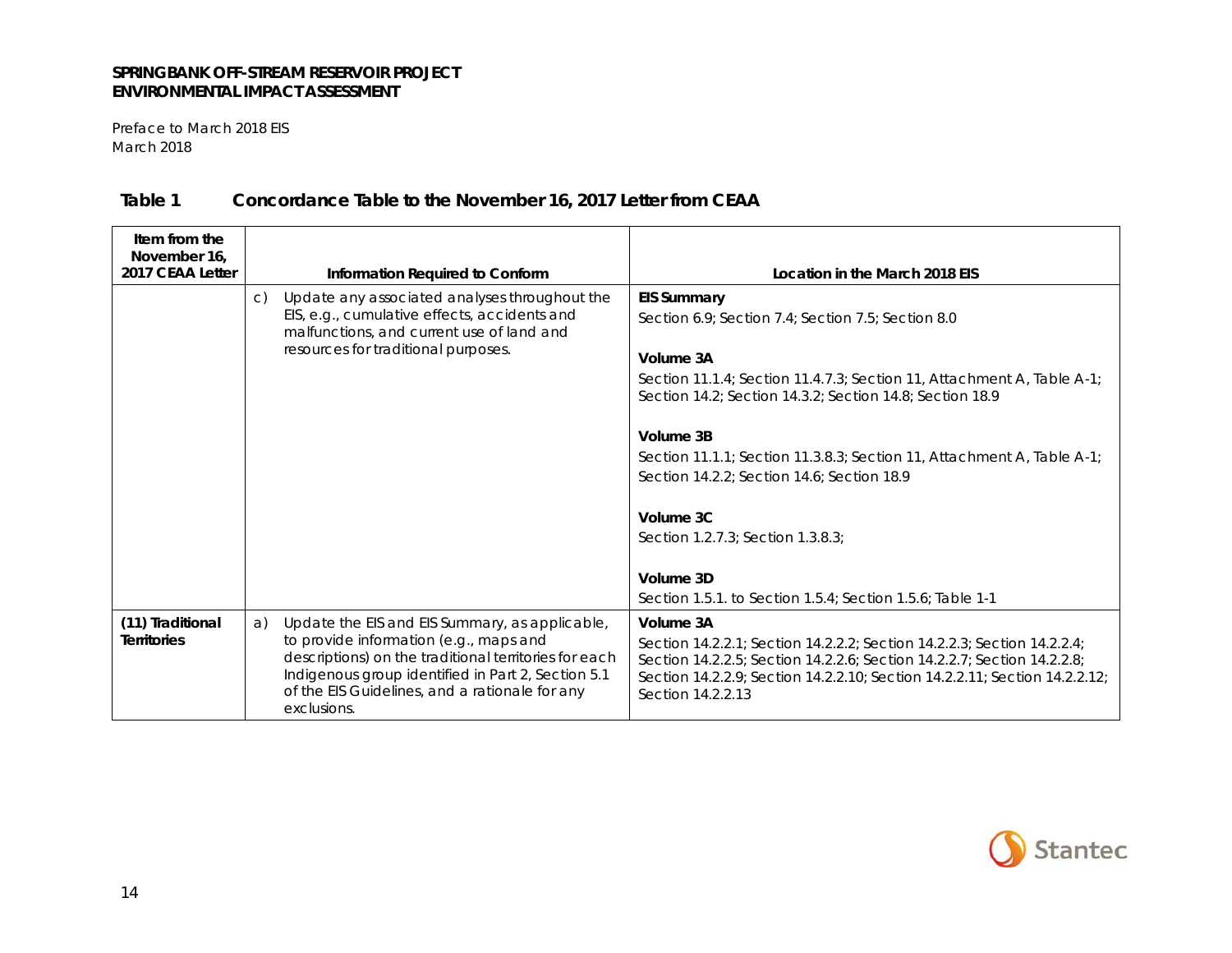Preface to March 2018 EIS March 2018

| Item from the<br>November 16,<br>2017 CEAA Letter | Information Required to Conform                                                                                                                                                                                                                                                                        | Location in the March 2018 EIS                                                                                                                                                                                                                                                                                                             |
|---------------------------------------------------|--------------------------------------------------------------------------------------------------------------------------------------------------------------------------------------------------------------------------------------------------------------------------------------------------------|--------------------------------------------------------------------------------------------------------------------------------------------------------------------------------------------------------------------------------------------------------------------------------------------------------------------------------------------|
| (12)<br>Engagement<br><b>Activities</b>           | Respecting any confidentiality commitments<br>a)<br>made to Indigenous groups, provide a report of<br>all proponent engagement activities to date,<br>including records of key issues, concerns and<br>recommendations shared by each Indigenous<br>group and the follow-up responses and<br>outcomes. | <b>EIS Summary</b><br>Section 5: Attachment B<br>Volume 1<br>Section 7.1; Section 7.2; Section 7.4; Section 7.5<br>Volume 3A<br>Section 14.1.2; Section 14.1.7; Section 14.2; Section 14.3; Section 14.7;<br>Section 14.8<br>Volume 3B<br>Section 14.2; Section 14.5; Section 14.6.<br>Volume 4<br>Appendix B, Consultation and Engagement |

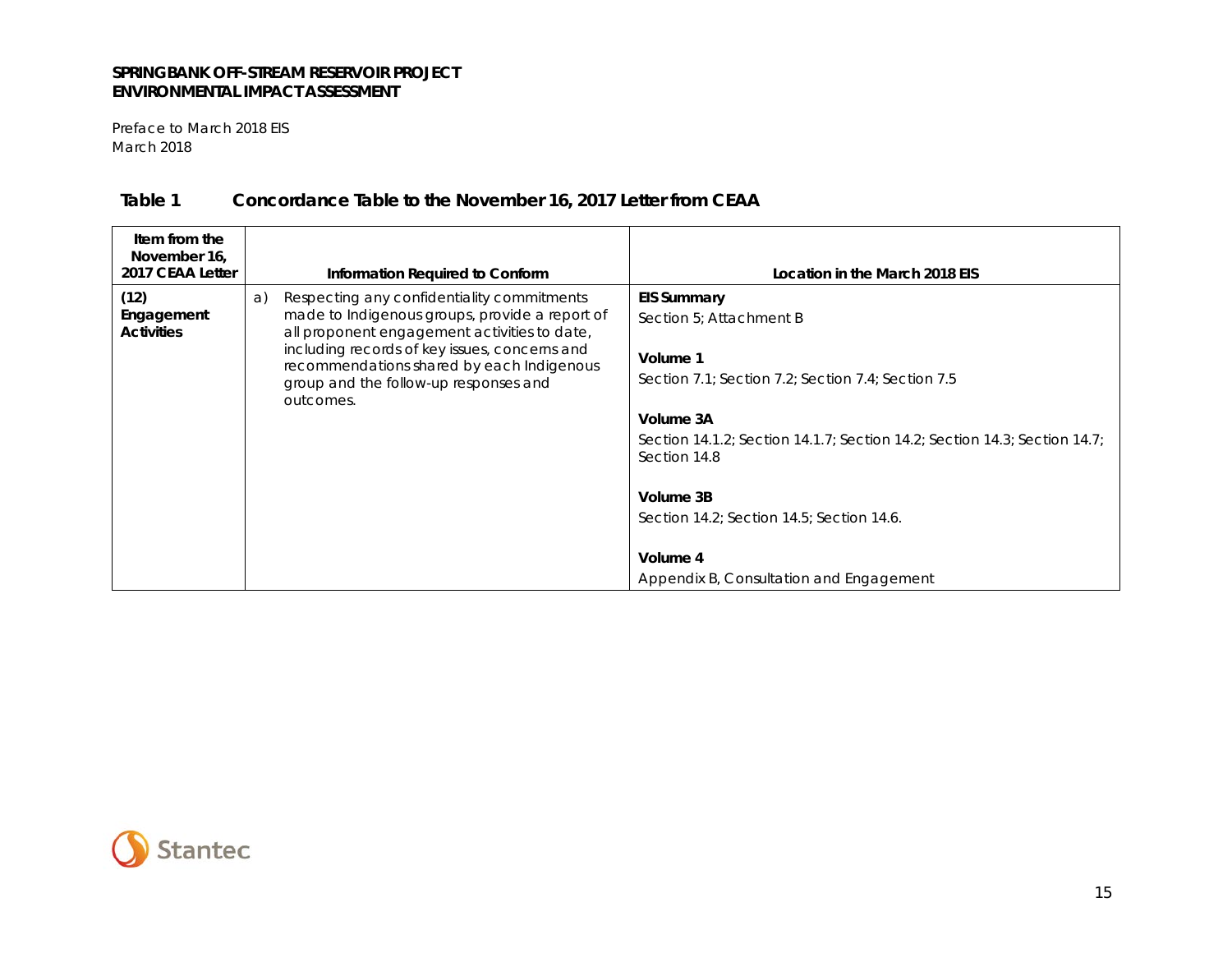Preface to March 2018 EIS March 2018

# **Item from the November 16,**

| November 16,<br>2017 CEAA Letter                                               | Information Required to Conform                                                                                                                                                                                                                                                                                                                                                                                                  | Location in the March 2018 EIS                                                                                                                                                                                                                                                                                                                                                |
|--------------------------------------------------------------------------------|----------------------------------------------------------------------------------------------------------------------------------------------------------------------------------------------------------------------------------------------------------------------------------------------------------------------------------------------------------------------------------------------------------------------------------|-------------------------------------------------------------------------------------------------------------------------------------------------------------------------------------------------------------------------------------------------------------------------------------------------------------------------------------------------------------------------------|
| (13) Aboriginal<br>Peoples -<br>Current Use of<br>Land and<br><b>Resources</b> | Confirm whether permission from Indigenous<br>a)<br>groups was sought to validate the baseline<br>traditional use information presented in the EIS. If<br>permission was not granted by an Indigenous<br>group, provide reasons why. Provide<br>documentation of the validation process<br>including any discrepancies in the views of the<br>proponent and Indigenous groups on the current<br>use information used in the EIS. | <b>EIS Summary</b><br>Section 5: Attachment B<br>Volume 1<br>Section 7<br>Volume 3A<br>Section 14.2.2.1; Section 14.2.2.2; Section 14.2.2.3; Section 14.2.2.4;<br>Section 14.2.2.5; Section 14.2.2.6; Section 14.2.2.7; Section 14.2.2.8;<br>Section 14.2.2.9; Section 14.2.2.10; Section 14.2.2.11; Section 14.2.2.12;<br>Section 14.2.2.13<br>Volume 3B<br>Section 14.2.2.2 |
|                                                                                | As an addendum to the baseline information<br>b)<br>presented in Vol 3A, Section 14.2 of the EIS,<br>describe the rationale for selecting each study<br>cited in the literature review.                                                                                                                                                                                                                                          | Volume 3A<br>Section 14.2.1; Section 14, Attachment A                                                                                                                                                                                                                                                                                                                         |
|                                                                                | Should any traditional use reports be filed prior to<br>$\mathcal{C}$ )<br>the submission of the revised EIS, amend the EIS to<br>incorporate findings of these additional<br>traditional use reports.                                                                                                                                                                                                                           | Volume 3A<br>Section 14.1.2; Section 14.2.1                                                                                                                                                                                                                                                                                                                                   |

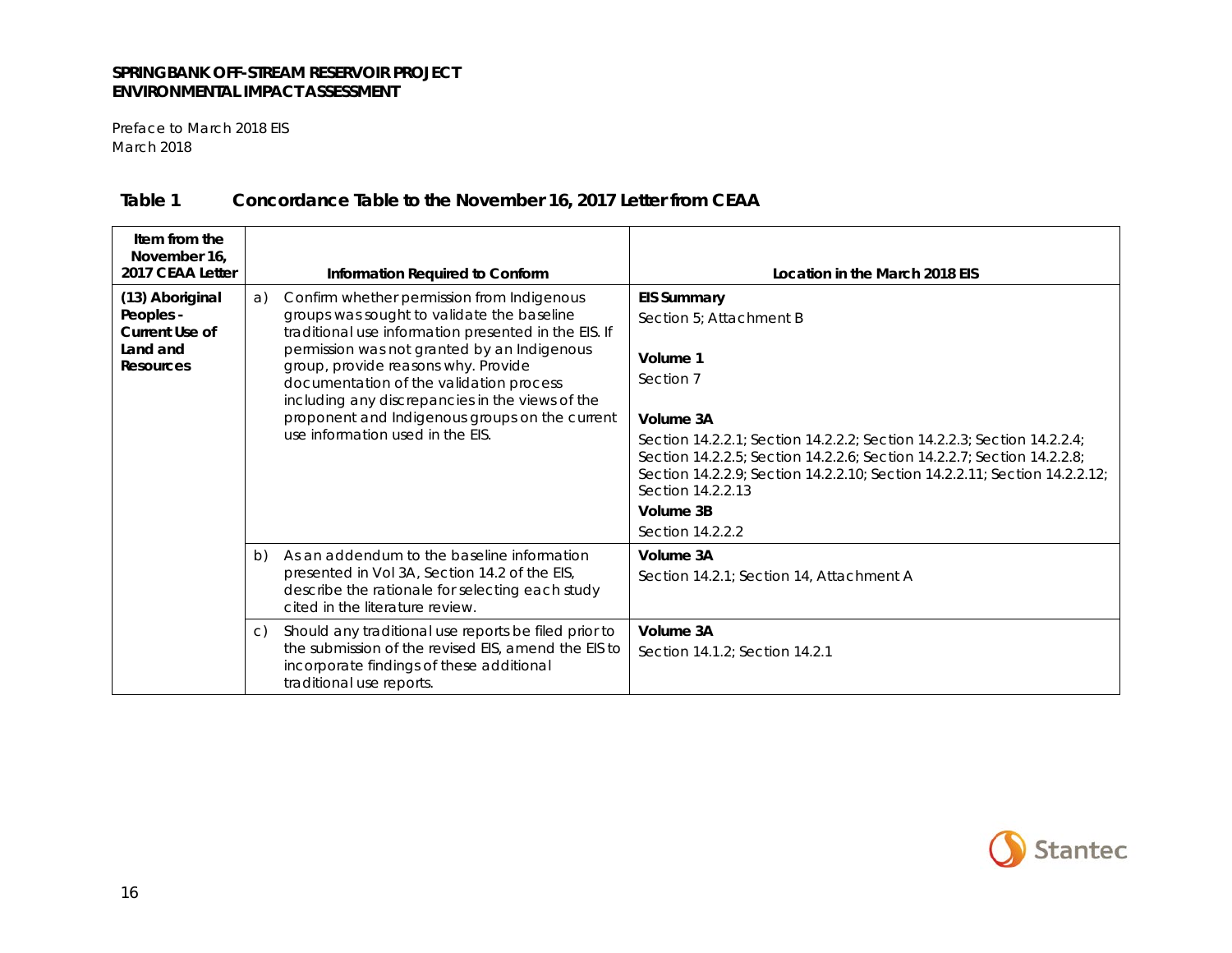Preface to March 2018 EIS March 2018

| Item from the<br>November 16.<br>2017 CEAA Letter    | Information Required to Conform                                                                                                                                                                                                                     | Location in the March 2018 EIS                                                                                                                                      |
|------------------------------------------------------|-----------------------------------------------------------------------------------------------------------------------------------------------------------------------------------------------------------------------------------------------------|---------------------------------------------------------------------------------------------------------------------------------------------------------------------|
| (14) Aboriginal<br>Peoples -<br><b>Country Foods</b> | Provide an assessment of country foods,<br>a)<br>describing what is available in all areas to be<br>impacted by the Project, include predicted rates<br>of consumption, and assess which country foods<br>may be contaminated by Project activities | <b>EIS Summary</b><br>Section 6.12; Section 6.13; Section 6.16; Section 6.17<br>Volume 3A                                                                           |
|                                                      | throughout all Project phases, for example<br>through airborne dust deposition on plants.                                                                                                                                                           | Table 8-4; Table 10-7; Section 11.1.2.2; Section 14.2.1; Section 14.2.4;<br>Section 14.3.2; Table 14-3; Table 15-5; Section 15.2.3; Section 15.3.2;<br>Section 15.7 |
|                                                      |                                                                                                                                                                                                                                                     | Volume 3B<br>Section 14.2.2; Section 15.2.3; Section 15.3.3                                                                                                         |
|                                                      |                                                                                                                                                                                                                                                     | Volume 4<br>Appendix H, Wildlife Technical Data Report, Table 3-12<br>Appendix O, HHRA TDR, Table 2-3                                                               |
|                                                      | Substantiate any conclusions and clearly state<br>b)<br>any assumptions, if secondary sources such as<br>literature-based information are used, to                                                                                                  | Volume 3A<br>Section 14.3.2; Section 15.2.3; Section 15.4.1.                                                                                                        |
|                                                      | determine baseline rates of consumption and<br>predicted effects.                                                                                                                                                                                   | Volume 3B<br>Section 14.2.2                                                                                                                                         |
|                                                      | Update the assessment of effects (direct,<br>$\mathsf{C}$<br>cumulative, and from accidents and<br>malfunctions), other relevant VCs, and monitoring<br>and follow-up programs, as appropriate.                                                     | Volume 3C<br>Section 1.2.9.2; Section 1.3.10.2                                                                                                                      |
|                                                      |                                                                                                                                                                                                                                                     | Volume 3D<br>Section 1.5.2; Section 1.5.3; Section 1.5.4                                                                                                            |

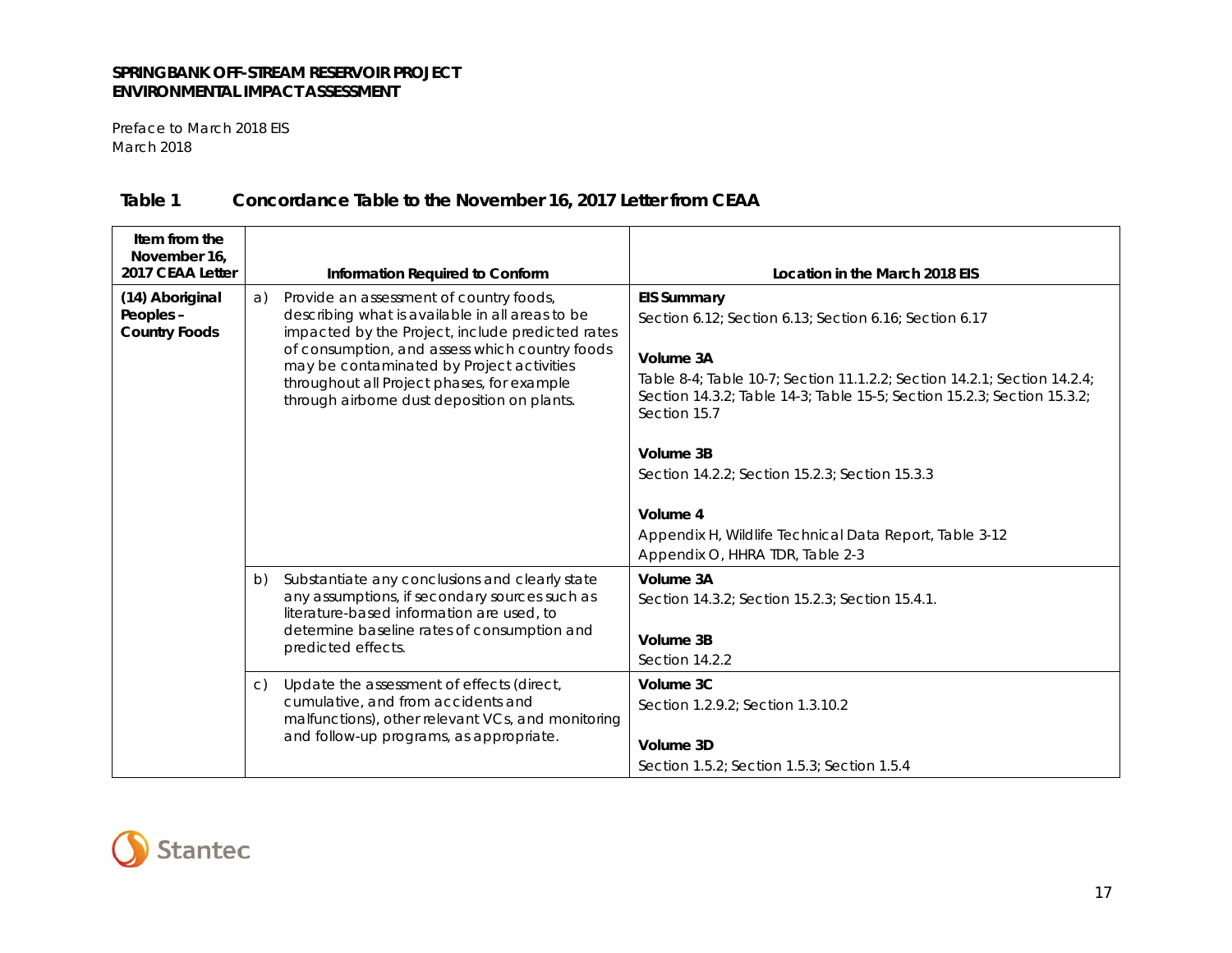Preface to March 2018 EIS March 2018

| Item from the<br>November 16,<br>2017 CEAA Letter                      | Information Required to Conform                                                                                                                                                                                                        | Location in the March 2018 EIS                                                                                                                                                                                                                           |
|------------------------------------------------------------------------|----------------------------------------------------------------------------------------------------------------------------------------------------------------------------------------------------------------------------------------|----------------------------------------------------------------------------------------------------------------------------------------------------------------------------------------------------------------------------------------------------------|
| (15) Aboriginal<br>Peoples -<br>Drinking and<br>Recreational<br>Waters | Provide a description, including any maps, of<br>a)<br>sources and use of drinking and recreational<br>water (permanent, seasonal, periodic, or<br>temporary), including springs referred to in the<br>EIS, used by Indigenous groups. | <b>EIS Summary</b><br>Section 5.0; Section 6.3; Section 6.12; Section 6.13; Section 6.17<br>Volume 3A<br>Section 14.1.2; Section 14.2.4; Section 14.2.5; Section 14.3.2; Section<br>14.8.4; Section 14.8.5; Section 14.8.12; Section 15.2.2<br>Volume 3B |
|                                                                        |                                                                                                                                                                                                                                        | Section 14.2.2; Section 14.6.4; Section 15.2.2                                                                                                                                                                                                           |
|                                                                        | Provide an assessment of potential effects of<br>b)<br>changes to drinking and recreational waters on<br>Indigenous peoples for all phases of the Project.                                                                             | Volume 3A<br>Section 14.3.2; Section 14.3.3; Section 15.3.3                                                                                                                                                                                              |
|                                                                        |                                                                                                                                                                                                                                        | Volume 3B                                                                                                                                                                                                                                                |
|                                                                        |                                                                                                                                                                                                                                        | Section 14.2.2; Section 14.2.3; Section 14.6.4; Section 15.3.2                                                                                                                                                                                           |
|                                                                        | Update the assessment of effects (direct,<br>$\mathcal{C}$ )<br>cumulative, and from accidents and<br>malfunctions), other relevant VCs, and monitoring<br>and follow-up programs, as appropriate.                                     | Volume 3C<br>Section 1.2.9.2: Section 1.3.10.2                                                                                                                                                                                                           |

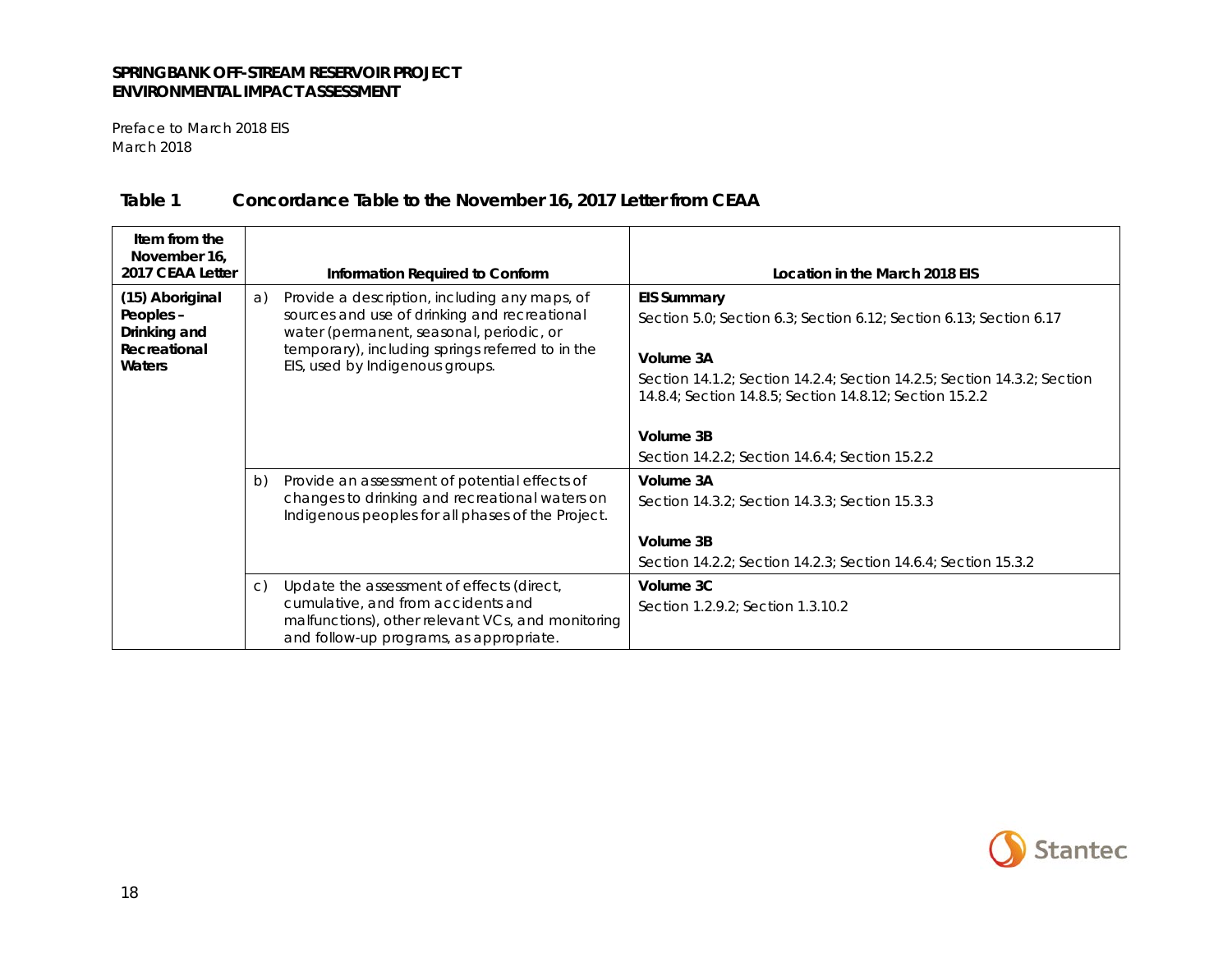Preface to March 2018 EIS March 2018

| Item from the<br>November 16,<br>2017 CEAA Letter                                    | Information Required to Conform                                                                                                                                                                                                                                                                                                                                                               | Location in the March 2018 EIS                                                                                                                                                                 |
|--------------------------------------------------------------------------------------|-----------------------------------------------------------------------------------------------------------------------------------------------------------------------------------------------------------------------------------------------------------------------------------------------------------------------------------------------------------------------------------------------|------------------------------------------------------------------------------------------------------------------------------------------------------------------------------------------------|
| (16) Aboriginal<br>Peoples -<br>Human Health<br>and Socio-<br>economic<br>Conditions | Provide an updated receptors list identifying the<br>a)<br>locations where Indigenous receptors are<br>present.                                                                                                                                                                                                                                                                               | Volume 3A<br>Table 3-20; Table 3-21; Section 4.2.1; Table 4-3; Section 4.4.1.1; Section<br>4.4.2.3; Table 15-9<br>Volume 3B<br>Table 15-5<br>Volume 4<br>Appendix E, Attachment 3C, Table 3C-2 |
|                                                                                      | Clearly describe the location and distance from<br>b)<br>the project site(s) of each potential human<br>receptor (permanent, seasonal or temporary),<br>considering the different types of land uses (e.g.<br>residential, recreational, industrial, etc.); and<br>identifying all sensitive receptor locations (e.g.<br>schools, hospitals, retirement complexes or<br>assisted care homes). | Volume 3A<br>Table 4-3; Table 15-9                                                                                                                                                             |

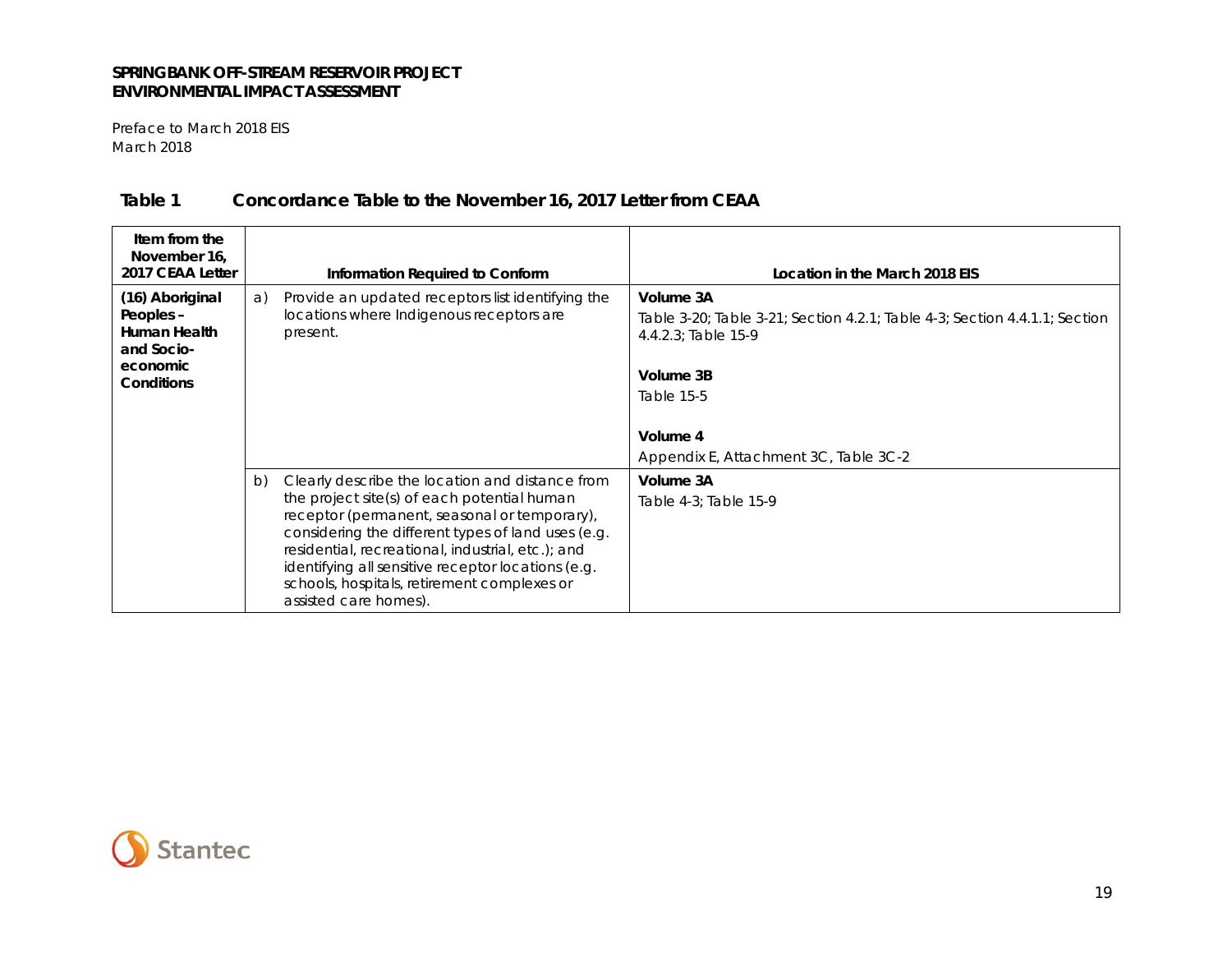Preface to March 2018 EIS March 2018

| Item from the<br>November 16.<br>2017 CEAA Letter | Information Required to Conform                                                                                                                                                                                                                                      | Location in the March 2018 EIS                                                                                                                                              |
|---------------------------------------------------|----------------------------------------------------------------------------------------------------------------------------------------------------------------------------------------------------------------------------------------------------------------------|-----------------------------------------------------------------------------------------------------------------------------------------------------------------------------|
|                                                   | Update the assessment of effects of the Project<br>$\mathsf{C}$<br>to human health in a manner that differentiates<br>between the Indigenous and non-Indigenous<br>population, including any seasonal and<br>temporary Indigenous receptors (e.g. cabins,<br>camps). | <b>EIS Summary</b><br>Section 6.2: Section 6.13<br>Volume 3A<br>Section 3.4.5; Section 3.4.6; Section 4.4.1.1; Section 4.4.2.3; Section<br>15.3; Section 15.4; Section 15.5 |
|                                                   |                                                                                                                                                                                                                                                                      | Volume 3B<br>Section 15.4; Section 15.5; Section 4.2.2<br>Volume 4<br>Appendix O, HHRA TDR, Table 3-1; Section 6.3; Section 6.4                                             |
|                                                   | Update the assessment of effects of the Project<br>d)<br>on socio-economic conditions in a manner that<br>differentiates between the Indigenous and non-<br>Indigenous commercial activities and<br>recreational uses of the Elbow River.                            | <b>EIS Summary</b><br>Section 6.12<br>Volume 3A<br>Section 14.1.2; Section 14.2.5; Section 14.2.7; Section 14.3.3; Section<br>14.3.5                                        |
|                                                   |                                                                                                                                                                                                                                                                      | Volume 3B<br>Section 14.1.2; Section 14.2.3; Section 14.2.5                                                                                                                 |

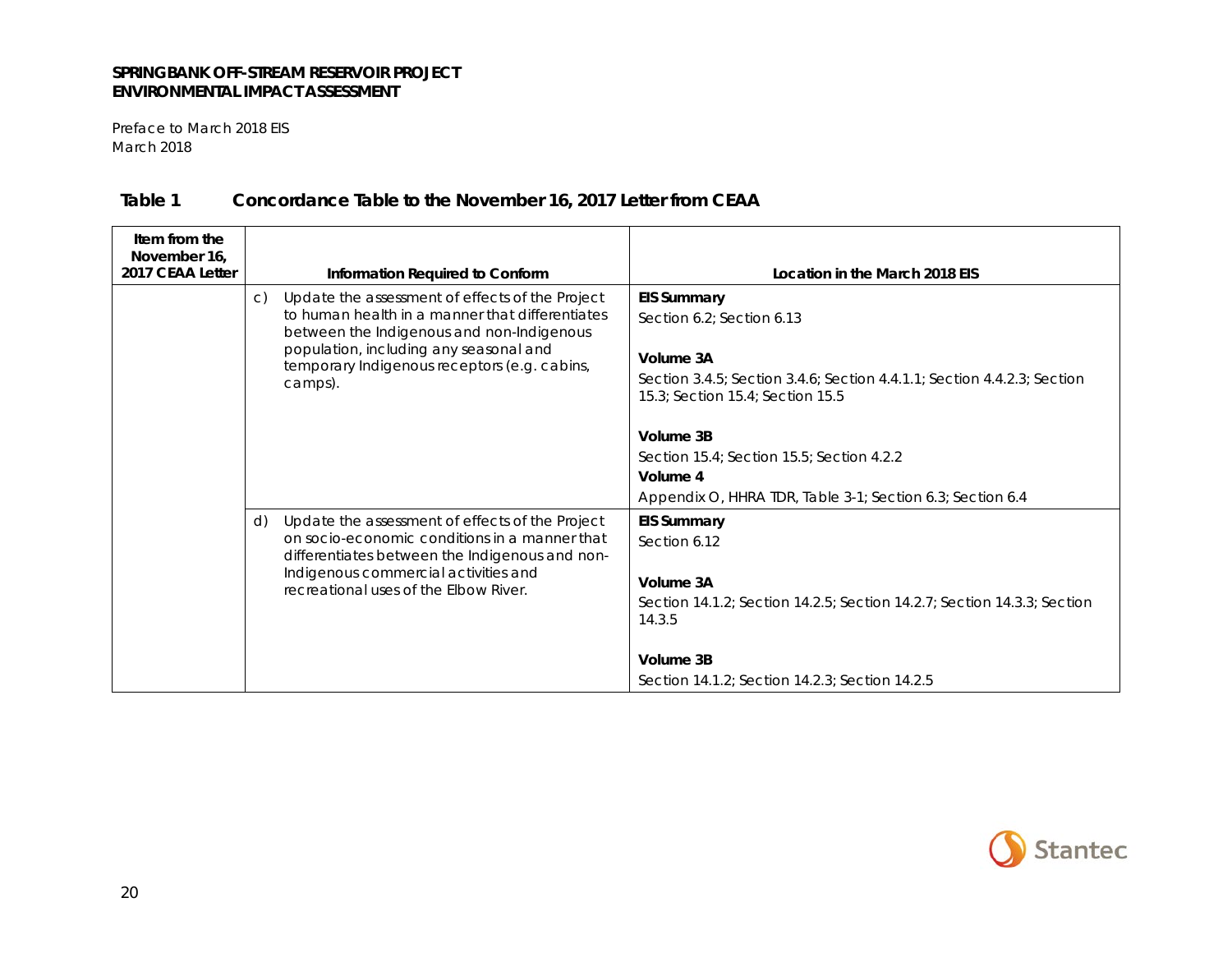Preface to March 2018 EIS March 2018

| Item from the<br>November 16,<br>2017 CEAA Letter |                 | Information Required to Conform                                                                                                                                                                       | Location in the March 2018 EIS     |
|---------------------------------------------------|-----------------|-------------------------------------------------------------------------------------------------------------------------------------------------------------------------------------------------------|------------------------------------|
| (17) Regulatory<br>framework and<br>the role of   | a)              | A description of any federal permits, approvals or<br>funding that may be applicable to the carrying<br>out of the Project or associated activities such as                                           | <b>EIS Summary</b><br>Section 2.0  |
| government;<br>Federal<br><b>Decisions</b>        |                 | under the Fisheries Act or the Navigation<br>Protection Act, and the specific Project<br>components for which these may be required.                                                                  | Volume 1<br>Section 1.4            |
| (18) Federal<br>Lands                             | a)              | A description of potential effects to the Tsuut'ina<br>Reserve caused by the Project from predicted<br>changes to the environment, including an                                                       | <b>EIS Summary</b><br>Section 6.16 |
|                                                   |                 | assessment of any other VCs of importance or<br>VCs Tsuut'ina Nation has identified that are not<br>already covered in other subsections of the EIS<br>guidelines that may be affected by the changes | Volume 3A<br>Section 18            |
|                                                   |                 | to the environment.                                                                                                                                                                                   | Volume 3B<br>Section 18            |
|                                                   | b)              | A description of specific mitigation measures<br>which would be implemented.                                                                                                                          | Volume 3A<br>Section 18            |
|                                                   |                 |                                                                                                                                                                                                       | Volume 3B<br>Section 18            |
|                                                   | $\mathcal{C}$ ) | A description of follow-up and monitoring which<br>will be implemented to verify the accuracy of the<br>predictions and determine the effectiveness of<br>any mitigation measures.                    | Volume 3A<br>Section 18            |
|                                                   |                 |                                                                                                                                                                                                       | Volume 3B<br>Section 18            |

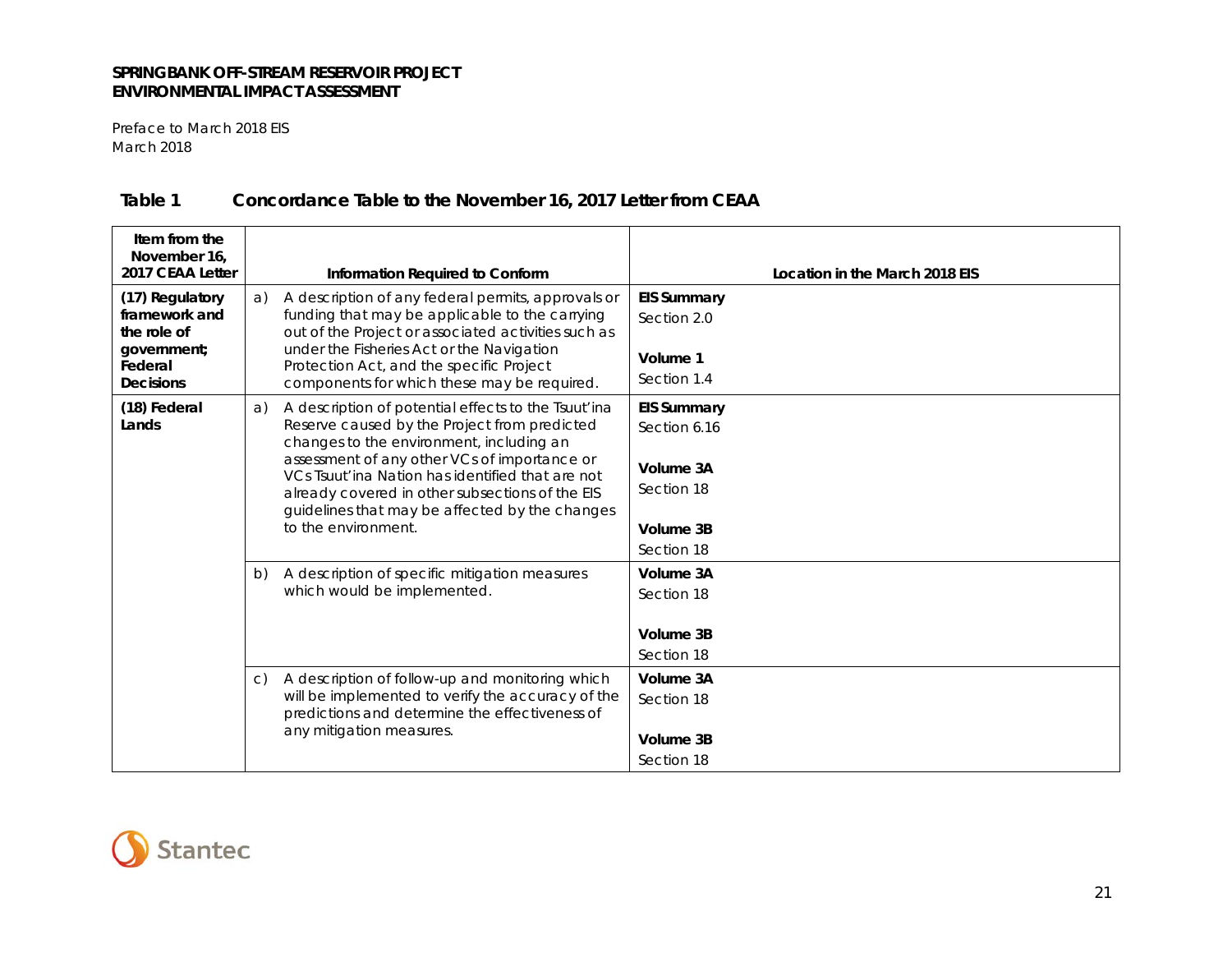Preface to March 2018 EIS March 2018

| Item from the<br>November 16,<br>2017 CEAA Letter |              | Information Required to Conform                                                                                                                                                                                                                                                                                      | Location in the March 2018 EIS                                 |
|---------------------------------------------------|--------------|----------------------------------------------------------------------------------------------------------------------------------------------------------------------------------------------------------------------------------------------------------------------------------------------------------------------|----------------------------------------------------------------|
| (19) Accidents<br>and<br><b>Malfunctions</b>      | a)           | Provide information for all accident and<br>malfunction scenarios including details on<br>expected quantity, mechanism, rate, form and<br>characteristics of each contaminant or other<br>material likely to be released into the<br>environment during the accident and<br>malfunction events presented in the EIS. | <b>EIS Summary</b><br>Section 6.17<br>Volume 3D<br>Section 1   |
|                                                   | b)           | Provide detailed information on any site-specific<br>sensitivities and potential pathways of effects as<br>part of the assessment.                                                                                                                                                                                   | <b>EIS Summary</b><br>Section 6.17<br>Volume 3D<br>Section 1.4 |
|                                                   | $\mathsf{C}$ | Provide supporting information that outlines<br>contingency and emergency response<br>procedures including but not limited to: response<br>capacity, expected response times, and spill<br>notification procedures to regulators and the<br>public.                                                                  | <b>EIS Summary</b><br>Section 6.17<br>Volume 3D<br>Section 1.3 |
|                                                   |              |                                                                                                                                                                                                                                                                                                                      | Volume 4<br>Supporting Documentation: Document 4, Document 8   |

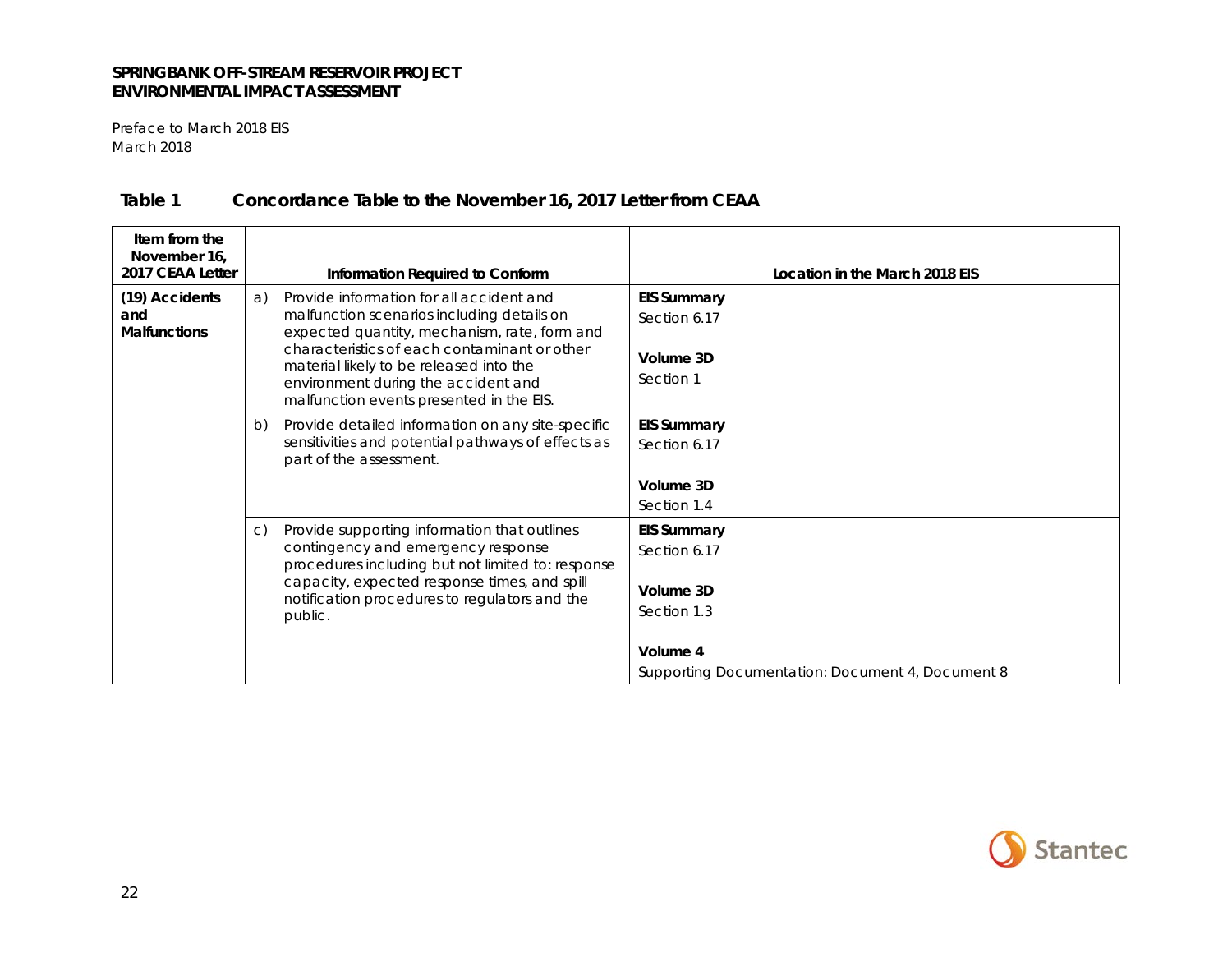Preface to March 2018 EIS March 2018

| Item from the<br>November 16,<br>2017 CEAA Letter | Information Required to Conform                                                                                                                                                                                                                                                                                                                                                                                                                                               | Location in the March 2018 EIS                                                                                                                                                                                                                                                                                                                                                                                                                                                                                                                                                                                                                                                                                                                                                                                                                                                                                                                                                                                                                        |
|---------------------------------------------------|-------------------------------------------------------------------------------------------------------------------------------------------------------------------------------------------------------------------------------------------------------------------------------------------------------------------------------------------------------------------------------------------------------------------------------------------------------------------------------|-------------------------------------------------------------------------------------------------------------------------------------------------------------------------------------------------------------------------------------------------------------------------------------------------------------------------------------------------------------------------------------------------------------------------------------------------------------------------------------------------------------------------------------------------------------------------------------------------------------------------------------------------------------------------------------------------------------------------------------------------------------------------------------------------------------------------------------------------------------------------------------------------------------------------------------------------------------------------------------------------------------------------------------------------------|
| (20) Mitigation                                   | Ensure all mitigation measures identified in the EIS<br>a)<br>apply the requirements of the EIS Guidelines and<br>provide updated mitigation measures for all<br>phases of the Project such that they are written<br>as specific commitments that clearly describe<br>how they will be implemented. The Agency<br>recommends listing all mitigation measures for<br>the Project in a table format that can be<br>updated as the environmental assessment<br>process proceeds. | <b>EIS Summary</b><br>Section 6.1 to Section 6.15<br>Volume 3A<br>Section 3.4.4; Section 4.4.2.2; Section 5.4.2.3; Section 5.4.3.2; Section<br>6.4; Section 7.4.2.2; Section 8.4.3; Section 9.4.2.2; Section 9.4.3.2;<br>Section 10.3.1; Table 10-11; Section 11.4.2.2; Section 11.4.3.2; Section<br>11.4.4.2; Section 11.4.5.2; Section 11.4.7.1; Section 11.4.7.2; Section 11,<br>Attachment A, Table A-1; Section 12.4.2.2; Section 12.4.3.2; Section<br>13.3.1; Section13.3.2; Section 14.3.2.2; 14.3.3.2; 14.3.4.2; Section 15.4.3;<br>Section 16.4.2.2; Section 17.4.1.4; Section 17.4.2.4; Section 17.4.3.4;<br>Table 17-24: Section 18.0<br>Volume 3B<br>Section 3.3.4; Section 5.2.2.2; Section 5.2.3.2; Section 8.2.2.2; Section<br>8.2.3.2; Section 8.2.4.2; Section 9.2.2.2; Section 9.2.3.2; Section 10.1.1;<br>Section 11.3.2.2; Section 11.3.3.2; Section 11.3.4.2; Section 11.3.5.2;<br>Section 11.3.6.2; Section 11.3.8; Section 11, Attachment A, Table A-1;<br>Section 12.2.2.2; Section 12.2.3.2; Section 13.2; Section 14.2.2.2; |
|                                                   |                                                                                                                                                                                                                                                                                                                                                                                                                                                                               | Section 14.2.3.2; Section 14.2.4.2; Section 15.4.2.2; Section 16.2.2.2;<br>Section 17.2.2.2; Section 17.3.1.4; Table 17-3; Section 18.0<br>Volume 3C<br>Section 1.2; Section 1.3<br>Section 2.1.3; Section 2.2.3; Section 2.5.3; Section 2.6.3; Section 2.8.3;<br>Section 2.9.3: Section 2.11.3                                                                                                                                                                                                                                                                                                                                                                                                                                                                                                                                                                                                                                                                                                                                                       |

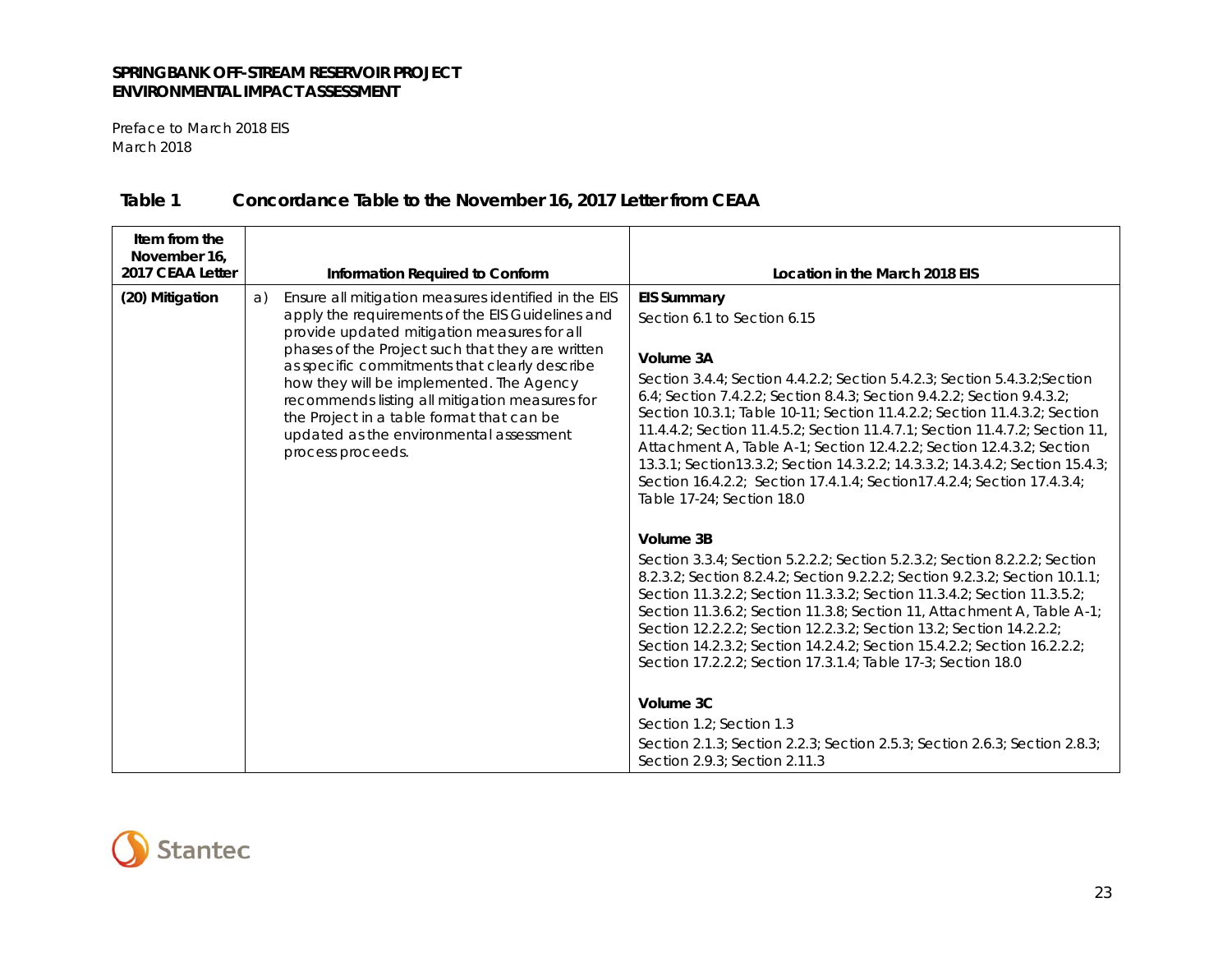Preface to March 2018 EIS March 2018

| Item from the<br>November 16.<br>2017 CEAA Letter | Information Required to Conform                                                                                                                                                                                                                                                                                                                   | Location in the March 2018 EIS                                                                                                                                                                                                                                                                                           |
|---------------------------------------------------|---------------------------------------------------------------------------------------------------------------------------------------------------------------------------------------------------------------------------------------------------------------------------------------------------------------------------------------------------|--------------------------------------------------------------------------------------------------------------------------------------------------------------------------------------------------------------------------------------------------------------------------------------------------------------------------|
|                                                   | Provide details of any standard mitigation<br>b)<br>measures, techniques and best management<br>practices that will be used, and adequately<br>cross-reference these within the EIS if the<br>information is contained in appendices. Include<br>specific erosion and sedimentation control<br>practices that are to be used during construction. | Volume 3D<br>Section 1.6<br>Volume 4<br>Appendix C, Mitigation Measures<br>Appendix D, Soil Handling and Revegetation Mitigation Measures<br>Supporting Documentation: Document 4, 5, 6, 7, 8, 9, 10, 11, 12, 13,<br>14, 15                                                                                              |
|                                                   | Discuss the level of confidence that the proposed<br>$\mathcal{C}$ )<br>mitigation measures will be effective.                                                                                                                                                                                                                                    | Volume 3A<br>Section 3.6; Section 4.6; Section 5.6; Section 6.7; Section 7.6; Section<br>8.6; Section 9.6; Section 10.7; Section 11.6; Section 12.6; Section 13.6;<br>Section 14.6: Section 15.6: Section 16.6: Section 17.6                                                                                             |
|                                                   |                                                                                                                                                                                                                                                                                                                                                   | Volume 3B<br>Section 3.4: Section 4.4: Section 5.4: Section 6.6: Section 7.6: Section<br>8.4; Section 9.4; Section 10.4; Section 11.5; Section 12.4; Section 13.4;<br>Section 14.4: Section 15.6: Section 16.4: Section 17.5                                                                                             |
|                                                   |                                                                                                                                                                                                                                                                                                                                                   | Volume 3C<br>Section 1.2.1.7; Section 1.2.4.5; Section 1.2.5.5; Section 1.2.6.5; Section<br>1.2.7.1; Section 1.2.7.2; Section 1.2.7.3; Section 1.2.8.5; Section 1.2.9.6;<br>Section 1.2.11.5; Section 1.3.1.5; Section 1.3.7.4; Section 1.3.8.1;<br>Section 1.3.8.2; Section 1.3.8.3; Section 1.3.10.5; Section 1.3.12.5 |

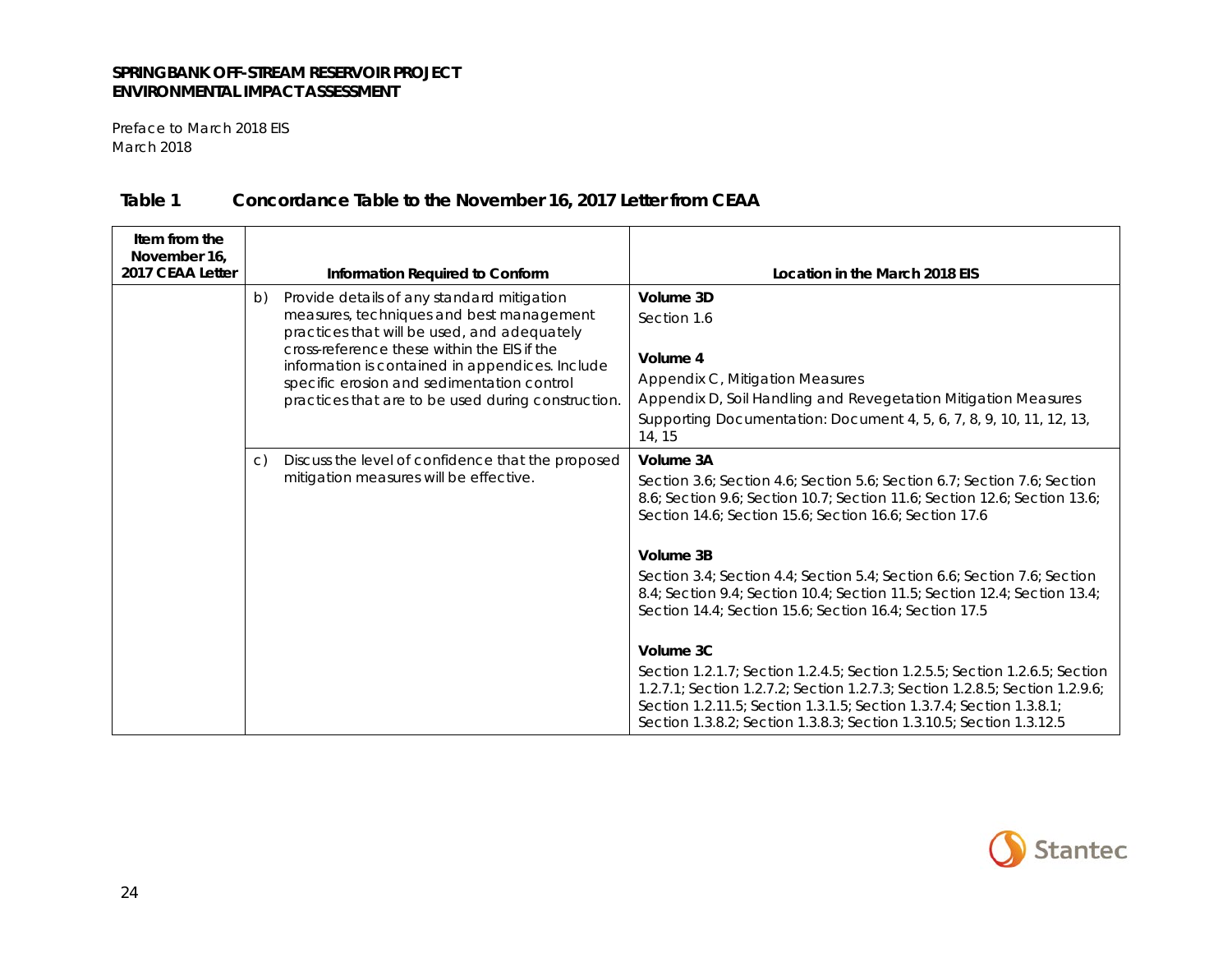Preface to March 2018 EIS March 2018

| Item from the<br>November 16,<br>2017 CEAA Letter | Information Required to Conform                                                                                                                                                                                                                                                                                                  | Location in the March 2018 EIS                                                                                                                                                                                                                                                                                                                                                                                                                                                                                                                                                                                                                                                                                                                                                                                                                           |
|---------------------------------------------------|----------------------------------------------------------------------------------------------------------------------------------------------------------------------------------------------------------------------------------------------------------------------------------------------------------------------------------|----------------------------------------------------------------------------------------------------------------------------------------------------------------------------------------------------------------------------------------------------------------------------------------------------------------------------------------------------------------------------------------------------------------------------------------------------------------------------------------------------------------------------------------------------------------------------------------------------------------------------------------------------------------------------------------------------------------------------------------------------------------------------------------------------------------------------------------------------------|
|                                                   | Identify who is responsible for the implementation<br>d)<br>of the mitigation measures and the system of<br>accountability, including a discussion of the<br>mechanisms the proponent would use to require<br>its contractors and sub-contractors to comply<br>with commitments, policies, auditing and<br>enforcement programs. | Volume 4<br>Appendix C, Mitigation Measures<br>Supporting Documentation: Document 4, 5, 6, 7, 8, 9, 10, 11, 12, 13,<br>14, 15                                                                                                                                                                                                                                                                                                                                                                                                                                                                                                                                                                                                                                                                                                                            |
|                                                   | Update analyses and determinations of<br>$\epsilon$<br>significance, as appropriate, based on revised<br>mitigation measures.                                                                                                                                                                                                    | Not applicable                                                                                                                                                                                                                                                                                                                                                                                                                                                                                                                                                                                                                                                                                                                                                                                                                                           |
| (21) Significance<br>of residual<br>effects       | Throughout the EIS and in Volume 3D, Table 3-1<br>a)<br>'Summary of Environmental Effects', update the<br>analysis and determinations of significance of<br>residual effects, as appropriate, to include the<br>criteria of timing.                                                                                              | Volume 3A<br>Section 3.4.8; Table 3-23; Section 4.4.1.1; Table 4-15; Table 5.2; Section<br>6.5.2; Section 6.5.3; Table 6-12; Section 7.4.2.3; Table 7-4; Section<br>8.4.3.1; Section 9.4.3.3; Table 9-16; Section 10.4.2; Section 10.4.3;<br>Section 10.4.4.1; Section 10.4.4.2; Section 10.4.5; Table 10-14; Section<br>10.6; Section 11.4.2.3; Section 11.4.3.2; Section 11.4.3.3; Section<br>11.4.4.3; Section 11.4.5.3; Table 11-14; Section 11.4.7.1; 11.4.7.2; Table<br>11-17; Section 11.4.7.2; 11.4.7.3; Table 11-19; Section 11.4.7.4; Section<br>11, Attachment A, Table A-1; Section 12.4.2.3; 12.4.3.3; Table 12-6;<br>Section 13.4; Section 14.3.3.3; Section 14.3.4.3; Table 14-8; Section<br>15.3, Table 15-2, Table 15-16; Section 16.4.3; Table 16-7; Section<br>17.4.1.5; Section 17.4.2.5; Table 17-24; Section 17.4.3.5; Table 17-27 |

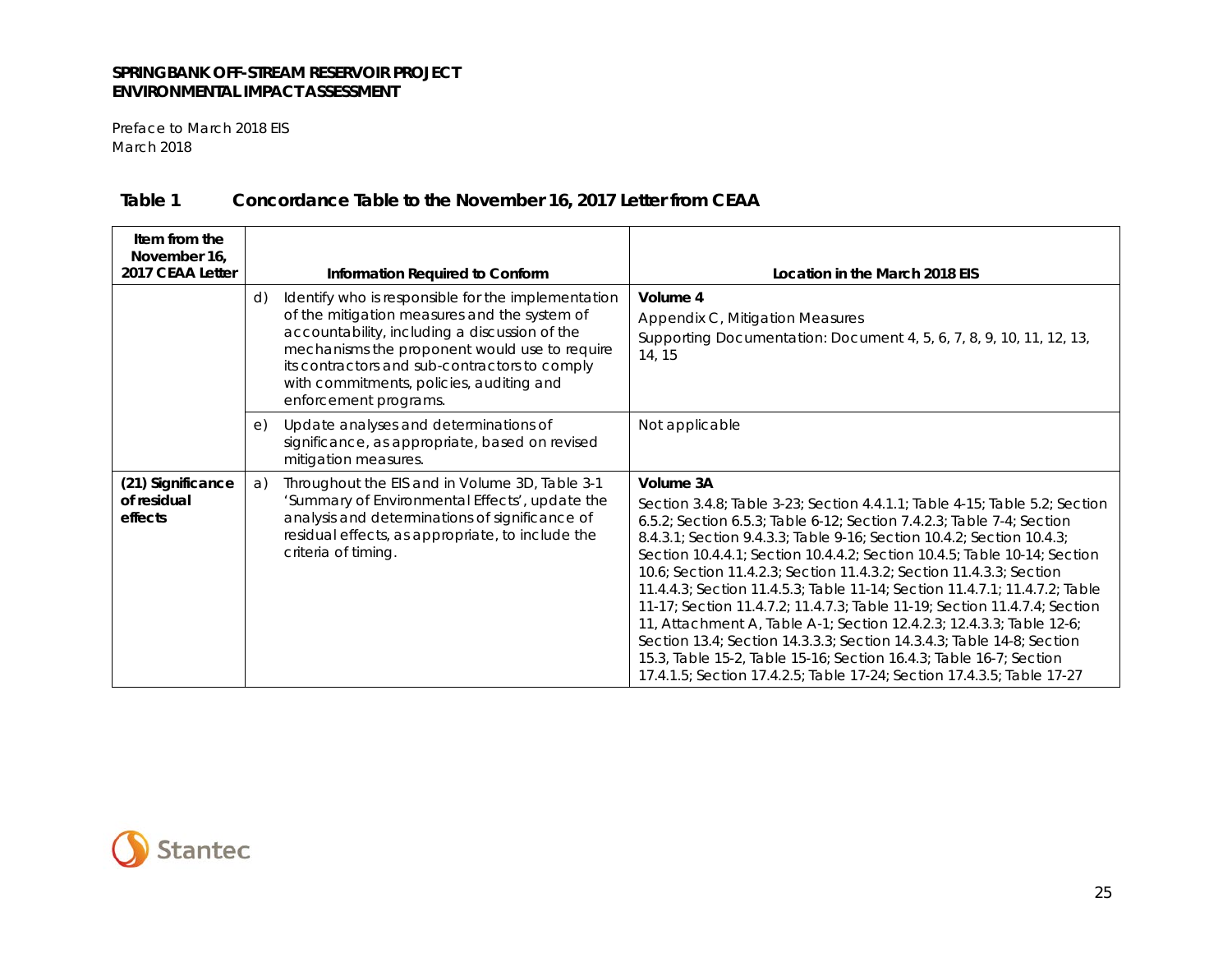Preface to March 2018 EIS March 2018

| Item from the<br>November 16,<br>2017 CEAA Letter | Information Required to Conform                                                                                                                                                                                                                                                                                                                                                                                                              | Location in the March 2018 EIS                                                                                                                                                                                                                                                                                                                                                                                                                                                                                                                                                                                                                                                                    |
|---------------------------------------------------|----------------------------------------------------------------------------------------------------------------------------------------------------------------------------------------------------------------------------------------------------------------------------------------------------------------------------------------------------------------------------------------------------------------------------------------------|---------------------------------------------------------------------------------------------------------------------------------------------------------------------------------------------------------------------------------------------------------------------------------------------------------------------------------------------------------------------------------------------------------------------------------------------------------------------------------------------------------------------------------------------------------------------------------------------------------------------------------------------------------------------------------------------------|
|                                                   |                                                                                                                                                                                                                                                                                                                                                                                                                                              | Volume 3B<br>Section 3.2.8; Table 3-2; Section 4.2.2; Table 4-2; Section 5.2.2.3; Table<br>5-3; Section 6.4.2.1; Section 6.4.3.1; Table 6-11; Section 7.4.2; Section<br>7.4.3; Section 7.4.4; Table 7-4; Section 7.4.5; Section 8.2.1; Section<br>8.2.4.3; Table 8-2; Section 9.2.4; Table 9-7; Section 10.2.2; Section<br>10.2.3.1; Section 10.2.3.2; Section 10.2.4; Table 10-13; Section 11.3.2.3;<br>Section 11.3.3.3; Section 11.3.4.3; Section 11.3.6.3; Section 11.3.8.3;<br>Table 11-7; Table 11-9; Table 11-11; Section 12.2.2.3; 12.2.3.3; Table 12-<br>3; Section 15.4.2.1; Table 15-6; Section 16.2.3; Table 16-2; Section 17.5;<br>Table 17-8<br>Volume 3D<br>Section 3.0; Table 3-1 |
|                                                   | Throughout the EIS and in Volume 3D, Table 3-1<br>b)<br>'Summary of Environmental Effects', update the<br>analysis and determinations of significance of<br>residual effects, as appropriate, to include<br>Aboriginal traditional knowledge and<br>perspectives.                                                                                                                                                                            | Volume 3A<br>Section 3.1.2; Section 4.1.2; Section 5.1.2; Section 6.1.2; Section 7.1.2;<br>Section 8.1.2; Section 9.1.2; Section 10.1.2; Section 11.1.3; Section 11.5;<br>Section 12.1.2; Section 13.1.2; Section 14.1.3; Section 14.8;<br>Section 15.1.2; Section 16.1.2; Section 17.1.2                                                                                                                                                                                                                                                                                                                                                                                                         |
| (22) Cumulative<br><b>Effects</b><br>Assessment   | Complete a cumulative effects assessment of the<br>a)<br>flood and post flood operations that includes<br>consideration of modifications to overlapping<br>infrastructure (pipelines, transmission lines, roads),<br>other flood mitigation works, and reflects<br>reasonably foreseeable projects in regional and<br>community development plans. The assessment<br>should evaluate the cumulative effects with and<br>without the Project. | <b>EIS Summary</b><br>Section 7.5<br>Volume 3C<br>Section 1.3                                                                                                                                                                                                                                                                                                                                                                                                                                                                                                                                                                                                                                     |

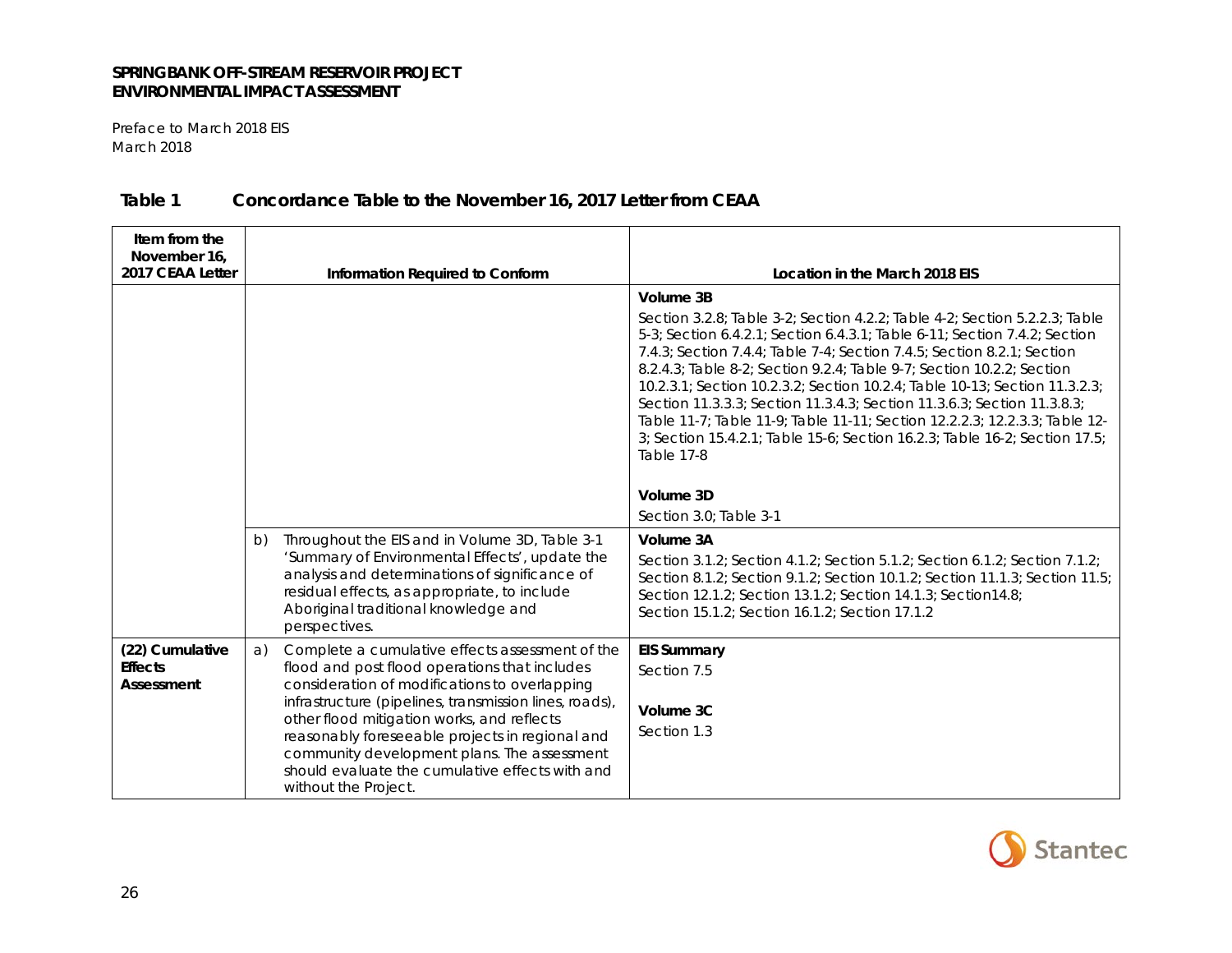Preface to March 2018 EIS March 2018

| Item from the<br>November 16.<br>2017 CEAA Letter | Information Required to Conform                                                                                                                                                                                                                                                             | Location in the March 2018 EIS                                     |
|---------------------------------------------------|---------------------------------------------------------------------------------------------------------------------------------------------------------------------------------------------------------------------------------------------------------------------------------------------|--------------------------------------------------------------------|
|                                                   | Complete a cumulative effects assessment for all<br>b)<br>phases of the Project for migratory birds and<br>species at risk.                                                                                                                                                                 | <b>EIS Summary</b><br>Section 7.4: Section 7.5                     |
|                                                   |                                                                                                                                                                                                                                                                                             | Volume 3C                                                          |
|                                                   |                                                                                                                                                                                                                                                                                             | Section 1.2.7.2: Section 1.2.7.3: Section 1.3.8.2: Section 1.3.8.3 |
|                                                   | Where appropriate, provide a quantitative<br>a)                                                                                                                                                                                                                                             | Volume 3C                                                          |
|                                                   | analysis of cumulative effects for fish and fish<br>habitat, including bull trout, cutthroat trout and<br>other valued fish species; migratory birds; species<br>at risk; and Indigenous peoples. Provide an<br>explanation if a quantitative analysis is not<br>undertaken on these items. | Section 1.2.4; Section 1.2.9; Section 1.3.5; Section 1.3.10        |
|                                                   | Complete a cumulative effects assessment for<br>$\mathsf{C}$                                                                                                                                                                                                                                | <b>EIS Summary</b>                                                 |
|                                                   | accidents and malfunctions during construction,<br>flood, and post flood operations for overlapping                                                                                                                                                                                         | Section 6.17                                                       |
|                                                   | existing and potential future projects including<br>pipelines, transmission lines, and road                                                                                                                                                                                                 | Volume 3D                                                          |
|                                                   | infrastructure.                                                                                                                                                                                                                                                                             | Section 1.7                                                        |
|                                                   | Describe specific mitigation measures which<br>d)<br>would implemented to address potential effects,                                                                                                                                                                                        | <b>EIS Summary</b>                                                 |
|                                                   | and follow-up and monitoring which will be                                                                                                                                                                                                                                                  | Section 6.17: Section 8.0                                          |
|                                                   | implemented to verify the accuracy of the<br>predictions determine the effectiveness of the                                                                                                                                                                                                 | Volume 3C                                                          |
|                                                   | mitigation measures.                                                                                                                                                                                                                                                                        | Section 1.2: Section 1.3: Section 2.1.2                            |

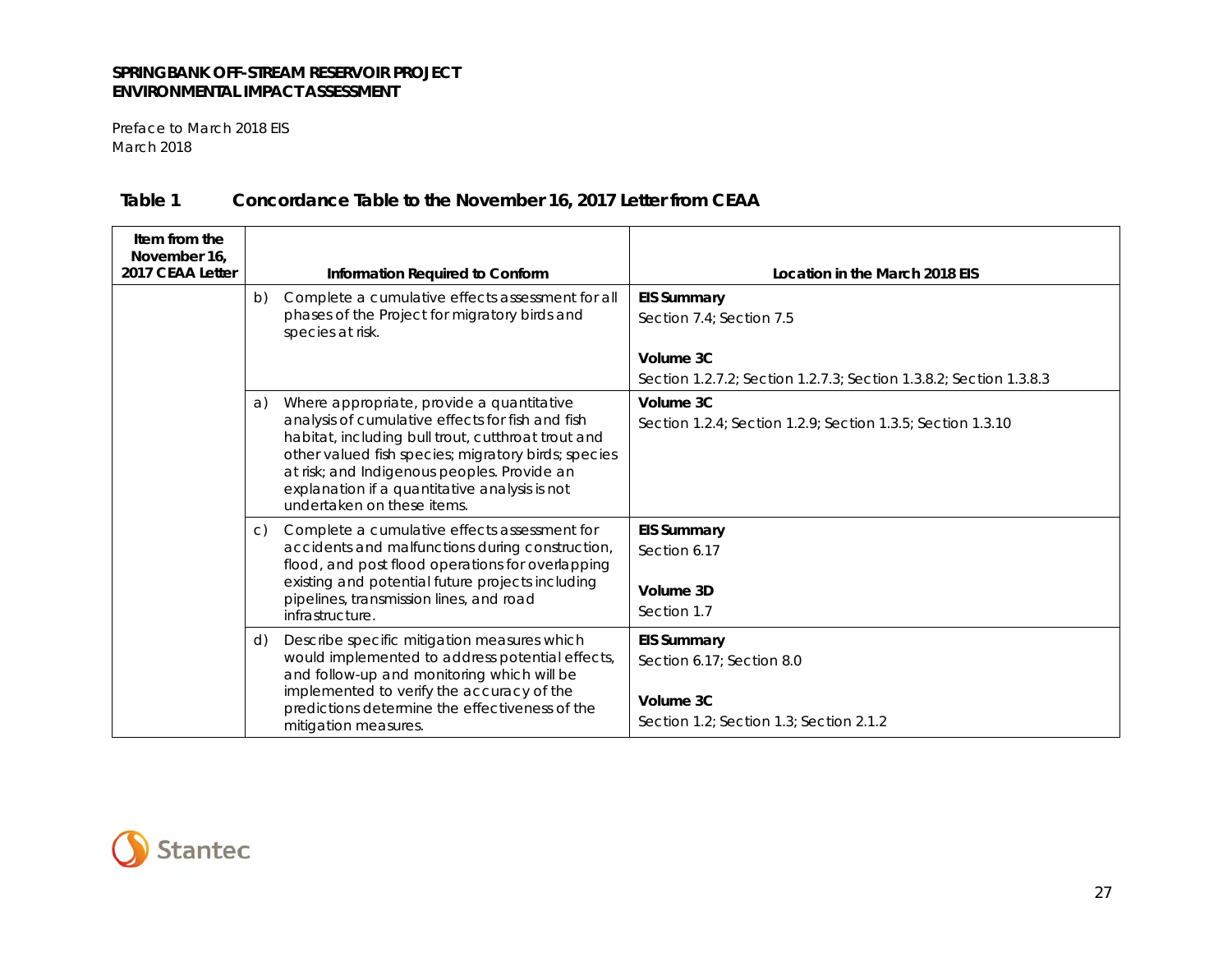Preface to March 2018 EIS March 2018

| Item from the<br>November 16,<br>2017 CEAA Letter | Information Required to Conform                                                                                                                                                                                                                                                                                                                                                                                                                                                                                                                                                                        | Location in the March 2018 EIS                                                                           |
|---------------------------------------------------|--------------------------------------------------------------------------------------------------------------------------------------------------------------------------------------------------------------------------------------------------------------------------------------------------------------------------------------------------------------------------------------------------------------------------------------------------------------------------------------------------------------------------------------------------------------------------------------------------------|----------------------------------------------------------------------------------------------------------|
| (23) Follow-up<br>and Monitoring                  | Present a preliminary follow-up program,<br>a)<br>including any areas where scientific uncertainty<br>exists in the prediction of effects. As described in<br>the EIS Guidelines, include details on a<br>description of the objectives of the follow-up<br>program and the VCs targeted by the program,<br>the number of follow-up studies planned as well<br>as their main characteristics (list of the<br>parameters to be measured, planned<br>implementation timetable, etc.), intervention<br>mechanism used in the event that an<br>unexpected deterioration of the environment is<br>observed. | <b>EIS Summary</b><br>Section 8.0<br>Volume 3C<br>Section 2                                              |
|                                                   | Present an outline of the preliminary<br>b)<br>environmental monitoring program, including a<br>description of the characteristics of the<br>monitoring program where foreseeable,<br>guidelines for preparing monitoring reports<br>(number, content, frequency, format), and<br>opportunities for the participation of Indigenous<br>peoples in monitoring during each phase of the<br>Project.                                                                                                                                                                                                      | <b>EIS Summary</b><br>Section 8.0<br>Volume 3C<br>Section 2                                              |
|                                                   | Provide a detailed rationale where the EIS<br>$\mathcal{C}$ )<br>indicates that no follow-up or monitoring is<br>proposed.                                                                                                                                                                                                                                                                                                                                                                                                                                                                             | <b>EIS Summary</b><br>Section 8.0<br>Volume 3C<br>Section 2.11: Section 2.13: Section 2.15: Section 2.16 |

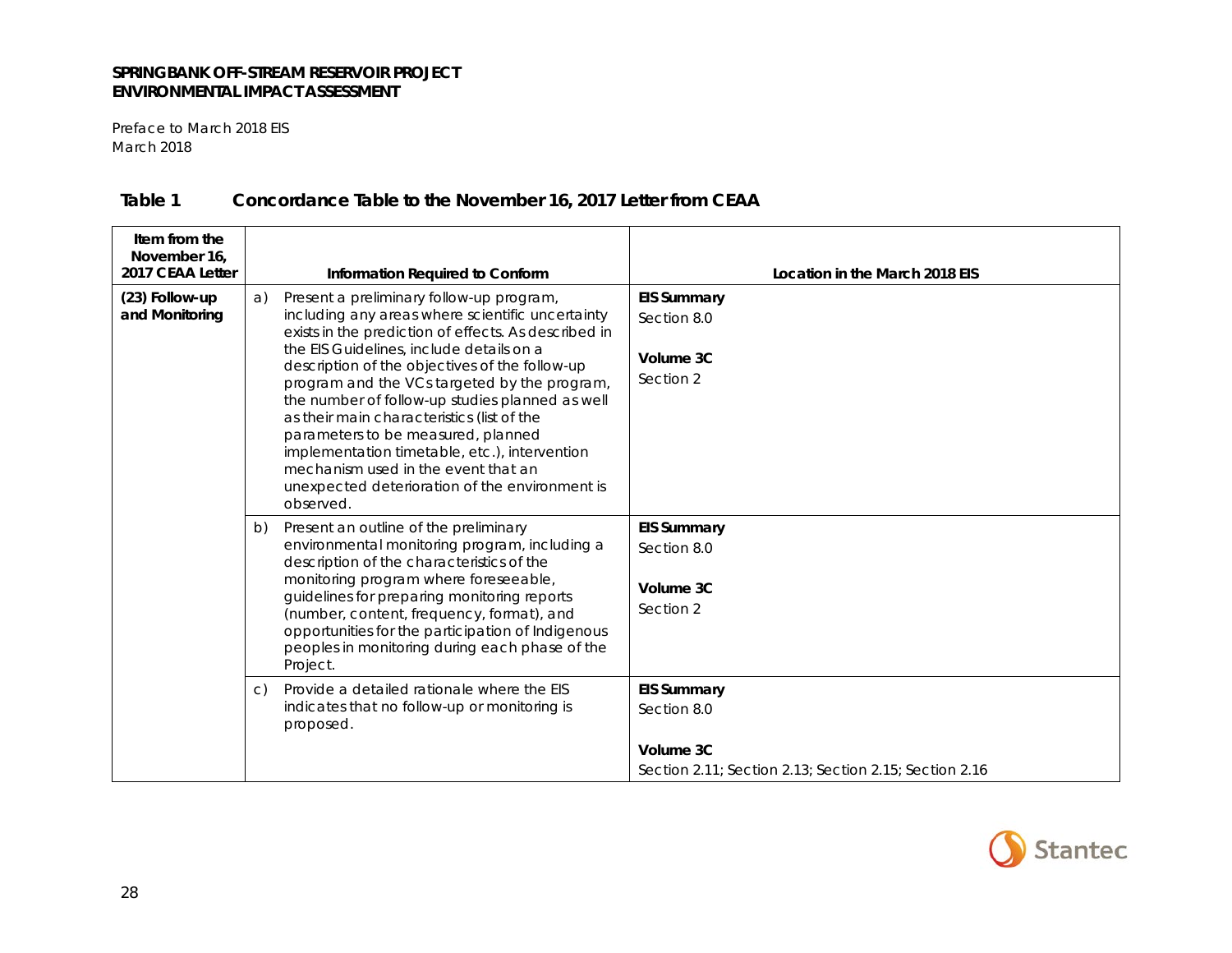Preface to March 2018 EIS March 2018

| Item from the<br>November 16.<br>2017 CEAA Letter | Information Required to Conform                                                                                                                                                                                       | Location in the March 2018 EIS                                                                                                                                                                                                     |
|---------------------------------------------------|-----------------------------------------------------------------------------------------------------------------------------------------------------------------------------------------------------------------------|------------------------------------------------------------------------------------------------------------------------------------------------------------------------------------------------------------------------------------|
| (24) Impacts to<br><b>Rights</b>                  | Using updated information that incorporates any<br>a)<br>changes or revisions made to the effects<br>assessment of biophysical VCs required in this<br>Annex:                                                         |                                                                                                                                                                                                                                    |
|                                                   | Provide an assessment of the Project's<br>i.<br>potential impacts to potential or established<br>Aboriginal or treaty rights for each of the<br>Project components and physical activities<br>for all project phases. | <b>EIS Summary</b><br>Section 6.12<br>Volume 3A<br>Section 14.1.3.1; Section 14.1.7; Section 14.2.4; Section 14.2.5; Section<br>14.2.6; Section 14.3.4; Section 14.5; Section 14.8<br>Volume 3B<br>Section 14.1.1; Section 14.2.2  |
|                                                   | ii.<br>Include the potential adverse impacts to<br>potential or established Aboriginal or treaty<br>rights that may result from the residual and<br>cumulative environmental effects caused<br>by the Project.        | <b>EIS Summary</b><br>Section 6.12<br>Volume 3A<br>Section 14.1.3.1; Section 14.1.7; Section 14.2.4; Section 14.2.5; Section<br>14.2.6; Section 14.3.4; Section 14.5; Section 14.8<br>Volume 3B<br>Section 14.1.1; Section 14.2.2. |